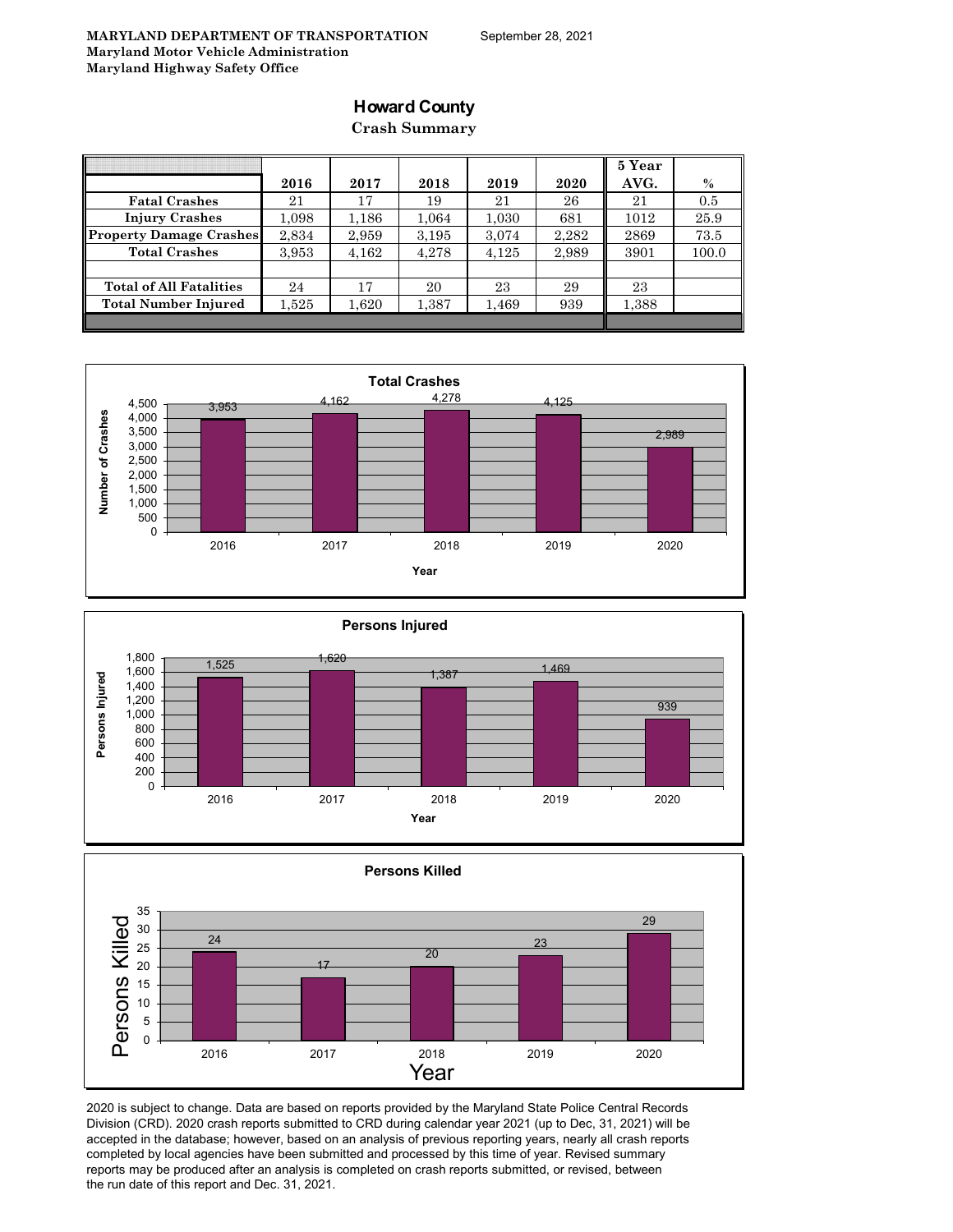| <b>Route Type</b>      | 2016             | 2017             | 2018             | 2019              | 2020              | AVG.             | $\%$          |
|------------------------|------------------|------------------|------------------|-------------------|-------------------|------------------|---------------|
| <b>IS</b>              | 809              | 836              | 992              | 941               | 701               | 856              | 21.9          |
| <b>US</b>              | 618              | 681              | 691              | 665               | 474               | 626              | 16.0          |
| <b>MD</b>              | 806              | 886              | 976              | 814               | 631               | 823              | 21.1          |
| CO                     | 1,274            | 1,269            | 1,237            | 1,266             | 895               | 1188             | 30.5          |
| MU                     | $\overline{0}$   | $\mathbf{0}$     | $\mathbf{0}$     | $\overline{0}$    | $\overline{0}$    | $\mathbf{0}$     | 0.0           |
| GV                     | $\boldsymbol{0}$ | $\boldsymbol{0}$ | $\boldsymbol{0}$ | $\boldsymbol{0}$  | $\boldsymbol{0}$  | $\boldsymbol{0}$ | 0.0           |
| SR                     | $\mathbf{0}$     | $\mathbf 1$      | $\boldsymbol{0}$ | $\boldsymbol{0}$  | $\mathbf 1$       | $\boldsymbol{0}$ | 0.0           |
| <b>OP</b>              | 10               | 13               | $\boldsymbol{9}$ | $\scriptstyle{7}$ | $\,6$             | 9                | 0.2           |
| Balto. City CY         | $\overline{0}$   | $\boldsymbol{0}$ | $\boldsymbol{0}$ | $\mathbf{0}$      | $\mathbf{0}$      | $\mathbf{0}$     | 0.0           |
| <b>Parking Lots</b>    | 136              | 130              | 106              | 141               | 70                | 117              | 3.0           |
| Unknown                | 300              | 346              | ${\bf 267}$      | $\bf 291$         | $211\,$           | $\bf 283$        | $7.3\,$       |
| <b>Total Crashes</b>   | 3,953            | 4,162            | 4,278            | 4,125             | 2,989             | 3901             | 100.0         |
|                        |                  |                  |                  |                   |                   |                  |               |
|                        |                  |                  |                  |                   |                   |                  |               |
| <b>Route Type</b>      | 2016             | 2017             | 2018             | 2019              | 2020              | AVG.             | $\frac{0}{0}$ |
| $\overline{\text{IS}}$ | 196              | 225              | 190              | 178               | 159               | 190              | 18.7          |
| <b>US</b>              | 214              | 231              | 199              | 214               | 124               | 196              | 19.4          |
| <b>MD</b>              | 239              | 256              | 262              | 208               | 152               | $223\,$          | 22.1          |
| $\bf CO$               | 354              | 355              | 320              | 338               | 198               | 313              | 30.9          |
| MU                     | $\boldsymbol{0}$ | $\boldsymbol{0}$ | $\boldsymbol{0}$ | $\mathbf{0}$      | $\overline{0}$    | $\mathbf{0}$     | 0.0           |
| GV                     | $\overline{0}$   | $\boldsymbol{0}$ | $\boldsymbol{0}$ | $\mathbf{0}$      | $\boldsymbol{0}$  | $\mathbf{0}$     | 0.0           |
| SR                     | $\boldsymbol{0}$ | $\boldsymbol{0}$ | $\mathbf{0}$     | $\boldsymbol{0}$  | $\overline{0}$    | $\overline{0}$   | 0.0           |
| <b>OP</b>              | $\boldsymbol{3}$ | $\boldsymbol{3}$ | $\sqrt{2}$       | $\overline{2}$    | $\mathbf{1}$      | $\overline{2}$   | 0.2           |
| Balto. City CY         | $\mathbf{0}$     | $\boldsymbol{0}$ | $\boldsymbol{0}$ | $\mathbf{0}$      | $\mathbf{0}$      | $\boldsymbol{0}$ | 0.0           |
| <b>Parking Lots</b>    | 27               | $\bf{22}$        | 22               | 24                | $\boldsymbol{9}$  | 21               | 2.1           |
| Unknown                | 65               | 94               | 69               | 66                | 38                | 66               | 6.6           |
| <b>Injury Crashes</b>  | 1,098            | 1,186            | 1,064            | 1,030             | 681               | 1,012            | 100.0         |
|                        |                  |                  |                  |                   |                   |                  |               |
|                        |                  |                  |                  |                   |                   |                  |               |
| Route Type             | 2016             | 2017             | 2018             | 2019              | 2020              | AVG.             | $\%$          |
| <b>IS</b>              | 5                | $\,3$            | $\,3$            | 10                | $\,8\,$           | 6                | 27.9          |
| <b>US</b>              | $\overline{4}$   | $\overline{2}$   | $\sqrt{3}$       | $\,3$             | $\overline{2}$    | $\overline{3}$   | $13.5\,$      |
| <b>MD</b>              | $\,6\,$          | $\sqrt{ }$       | $\,6$            | $\bf 5$           | $\scriptstyle{7}$ | $\,6\,$          | $29.8\,$      |
| $\bf CO$               | $\overline{6}$   | $\overline{5}$   | $\bf 7$          | 3                 | 8                 | $\overline{6}$   | $27.9\,$      |
| MU                     | $\boldsymbol{0}$ | $\boldsymbol{0}$ | $\boldsymbol{0}$ | $\boldsymbol{0}$  | $\boldsymbol{0}$  | $\boldsymbol{0}$ | $0.0\,$       |
| $\mathbf{G}\mathbf{V}$ | $\boldsymbol{0}$ | $\boldsymbol{0}$ | $\boldsymbol{0}$ | $\boldsymbol{0}$  | $\boldsymbol{0}$  | $\boldsymbol{0}$ | $0.0\,$       |
| SR                     | $\overline{0}$   | $\mathbf{0}$     | $\boldsymbol{0}$ | $\boldsymbol{0}$  | $\boldsymbol{0}$  | $\boldsymbol{0}$ | 0.0           |
| <b>OP</b>              | $\boldsymbol{0}$ | $\boldsymbol{0}$ | $\boldsymbol{0}$ | $\boldsymbol{0}$  | $\boldsymbol{0}$  | $\boldsymbol{0}$ | $0.0\,$       |
| Balto. City CY         | $\boldsymbol{0}$ | $\boldsymbol{0}$ | $\boldsymbol{0}$ | $\overline{0}$    | $\mathbf{0}$      | $\boldsymbol{0}$ | 0.0           |
| Parking Lots           | $\boldsymbol{0}$ | $\boldsymbol{0}$ | $\boldsymbol{0}$ | $\boldsymbol{0}$  | $\boldsymbol{0}$  | $\boldsymbol{0}$ | $0.0\,$       |
| Unknown                | $\boldsymbol{0}$ | $\boldsymbol{0}$ | $\boldsymbol{0}$ | $\overline{0}$    | $\mathbf{1}$      | $\boldsymbol{0}$ | $1.0\,$       |
| <b>Fatal Crashes</b>   | $21\,$           | $17\,$           | 19               | $21\,$            | ${\bf 26}$        | $21\,$           | 100.0         |

## **Howard County Route Type**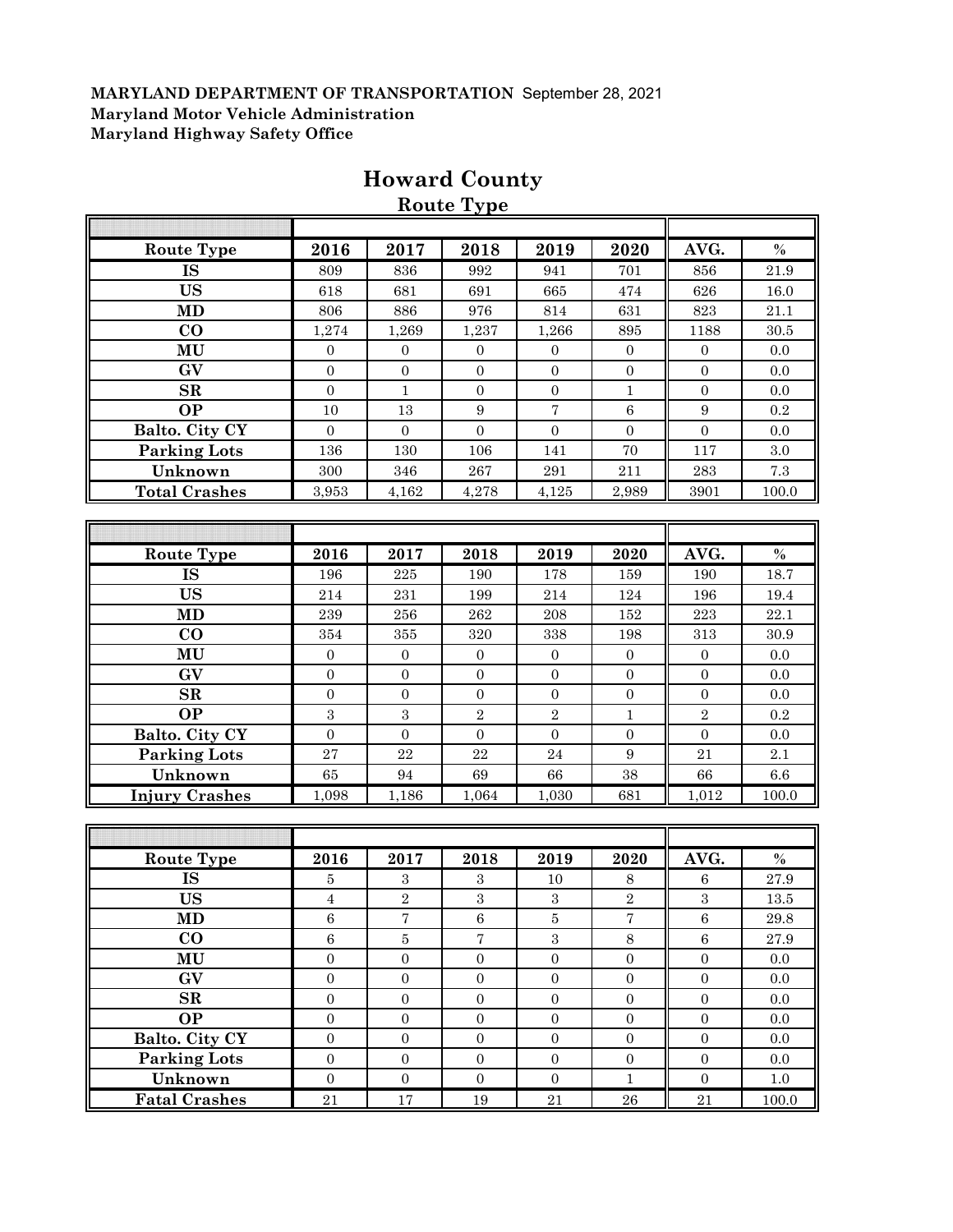### **Howard County**

|                       |                  |                  | County                       |                  |                              |                              |                       |
|-----------------------|------------------|------------------|------------------------------|------------------|------------------------------|------------------------------|-----------------------|
|                       |                  |                  |                              |                  |                              |                              |                       |
| County                | 2016             | 2017             | 2018                         | 2019             | 2020                         | AVG.                         | $\frac{0}{0}$         |
| Allegany              | 0                | $\mathbf{0}$     | $\mathbf{0}$                 | $\mathbf{0}$     | $\mathbf{0}$                 | $\mathbf{0}$                 | 0.0                   |
| Anne Arundel          | $\boldsymbol{0}$ | $\boldsymbol{0}$ | $\mathbf{0}$                 | $\boldsymbol{0}$ | $\boldsymbol{0}$             | $\boldsymbol{0}$             | 0.0                   |
| <b>Baltimore</b>      | $\boldsymbol{0}$ | $\boldsymbol{0}$ | $\overline{0}$               | $\mathbf{0}$     | $\overline{0}$               | $\overline{0}$               | 0.0                   |
| Calvert               | 0                | $\overline{0}$   | $\mathbf{0}$                 | 0                | 0                            | $\mathbf{0}$                 | 0.0                   |
| Caroline              | $\boldsymbol{0}$ | $\boldsymbol{0}$ | $\mathbf{0}$                 | 0                | $\boldsymbol{0}$             | $\boldsymbol{0}$             | 0.0                   |
| Carroll               | $\overline{0}$   | $\overline{0}$   | $\overline{0}$               | $\overline{0}$   | $\overline{0}$               | $\overline{0}$               | 0.0                   |
| Cecil                 | $\boldsymbol{0}$ | $\boldsymbol{0}$ | $\mathbf{0}$                 | 0                | $\boldsymbol{0}$             | $\boldsymbol{0}$             | 0.0                   |
| Charles               | $\mathbf{0}$     | $\mathbf{0}$     | $\overline{0}$               | $\mathbf{0}$     | $\overline{0}$               | $\overline{0}$               | 0.0                   |
| Dorchester            | 0                | $\overline{0}$   | $\mathbf{0}$                 | 0                | $\mathbf{0}$                 | $\mathbf{0}$                 | 0.0                   |
| Frederick             | 0                | $\boldsymbol{0}$ | $\bf{0}$                     | 0                | 0                            | 0                            | 0.0                   |
| Garrett               | $\overline{0}$   | $\overline{0}$   | $\overline{0}$               | $\overline{0}$   | 0                            | $\overline{0}$               | 0.0                   |
| Harford               | $\boldsymbol{0}$ | $\mathbf{0}$     | $\mathbf{0}$                 | $\mathbf{0}$     | $\mathbf{0}$                 | $\boldsymbol{0}$             | 0.0                   |
| Howard                | 3,953            | 4,162            | 4,278                        | 4.125            | 2,989                        | 3,901                        | 100.0                 |
| Kent                  | 0                | $\overline{0}$   | 0                            | 0                | 0                            | $\mathbf{0}$                 | 0.0                   |
| Montgomery            | 0                | $\boldsymbol{0}$ | 0                            | 0                | 0                            | 0                            | 0.0                   |
| Prince George's       | $\overline{0}$   | $\overline{0}$   | $\overline{0}$               | $\overline{0}$   | $\mathbf{0}$                 | $\overline{0}$               | 0.0                   |
| Queen Anne's          | $\boldsymbol{0}$ | $\boldsymbol{0}$ | $\mathbf{0}$                 | $\boldsymbol{0}$ | $\boldsymbol{0}$             | $\boldsymbol{0}$             | 0.0                   |
| St. Mary's            | $\mathbf{0}$     | $\boldsymbol{0}$ | $\overline{0}$               | $\mathbf{0}$     | $\overline{0}$               | $\boldsymbol{0}$             | 0.0                   |
| Somerset              | 0                | $\overline{0}$   | $\mathbf{0}$                 | 0                | $\mathbf{0}$                 | $\mathbf{0}$                 | 0.0                   |
| Talbot                | $\boldsymbol{0}$ | $\boldsymbol{0}$ | $\bf{0}$                     | 0                | 0                            | 0                            | 0.0                   |
| Washington            | $\overline{0}$   | $\overline{0}$   | $\overline{0}$               | 0                | 0                            | $\overline{0}$               | 0.0                   |
| Wicomico              | $\boldsymbol{0}$ | $\boldsymbol{0}$ | $\mathbf{0}$                 | $\mathbf{0}$     | $\mathbf{0}$                 | $\boldsymbol{0}$             | 0.0                   |
| Worcester             | $\mathbf{0}$     | $\mathbf{0}$     | $\overline{0}$               | $\mathbf{0}$     | $\overline{0}$               | $\overline{0}$               | 0.0                   |
| <b>Baltimore City</b> | 0                | $\overline{0}$   | $\mathbf{0}$                 | 0                | 0                            | $\mathbf{0}$                 | 0.0                   |
| <b>Total Crashes</b>  | 3,953            | 4,162            | 4,278                        | 4,125            | 2,989                        | 3,901                        | 100.0                 |
|                       |                  |                  |                              |                  |                              |                              |                       |
|                       |                  |                  |                              |                  |                              |                              |                       |
| County                | 2016             | 2017             | 2018                         | 2019             | 2020                         | AVG.                         | $\frac{0}{0}$         |
| Allegany              | 0                | $\boldsymbol{0}$ | $\mathbf{0}$                 | 0                | $\boldsymbol{0}$             | $\boldsymbol{0}$             | 0.0                   |
| Anne Arundel          | 0                | 0                | $\overline{0}$               | 0                | $\mathbf{0}$                 | $\overline{0}$               | 0.0                   |
| <b>Baltimore</b>      | 0                | $\overline{0}$   | $\mathbf{0}$                 | 0                | 0                            | $\mathbf{0}$                 | 0.0                   |
| Calvert               | $\boldsymbol{0}$ | $\boldsymbol{0}$ | $\boldsymbol{0}$             | 0                | $\boldsymbol{0}$             | $\boldsymbol{0}$             | 0.0                   |
| Caroline              | $\overline{0}$   | $\overline{0}$   | $\overline{0}$               | $\overline{0}$   | $\overline{0}$               | $\overline{0}$               | 0.0                   |
| Carroll               | $\boldsymbol{0}$ | $\boldsymbol{0}$ | $\mathbf{0}$                 | $\boldsymbol{0}$ | $\boldsymbol{0}$             | $\boldsymbol{0}$             | 0.0                   |
| Cecil                 | $\mathbf{0}$     | $\mathbf{0}$     | $\overline{0}$               | $\mathbf{0}$     | $\overline{0}$               | $\overline{0}$               | 0.0                   |
| Charles               | 0                | $\overline{0}$   | $\mathbf{0}$                 | 0                | $\mathbf{0}$                 | $\mathbf{0}$                 | 0.0                   |
| Dorchester            | $\boldsymbol{0}$ | $\boldsymbol{0}$ | $\bf{0}$                     | 0                | 0                            | 0                            | 0.0                   |
| Frederick             | $\overline{0}$   | $\overline{0}$   | $\overline{0}$               | $\overline{0}$   | $\overline{0}$               | $\overline{0}$               | 0.0                   |
| Garrett               | $\boldsymbol{0}$ | $\boldsymbol{0}$ | $\mathbf{0}$                 | $\boldsymbol{0}$ | $\mathbf{0}$                 | $\boldsymbol{0}$             | 0.0                   |
| Harford               | $\overline{0}$   | $\overline{0}$   | $\overline{0}$               | $\overline{0}$   | $\overline{0}$               | $\overline{0}$               | 0.0                   |
| Howard                | .098<br>1        | 1,186            | 1,064                        | 1,030            | 681                          | 1,012                        | 100.0                 |
| Kent                  | 0                | 0                | 0                            | 0                | 0                            | 0                            | 0.0                   |
| Montgomery            | $\overline{0}$   | $\overline{0}$   | $\overline{0}$               | $\overline{0}$   | $\overline{0}$               | $\overline{0}$               | 0.0                   |
| Prince George's       | $\boldsymbol{0}$ | $\boldsymbol{0}$ | $\mathbf{0}$                 | $\boldsymbol{0}$ | $\boldsymbol{0}$             | $\boldsymbol{0}$             | 0.0                   |
| Queen Anne's          | $\mathbf{0}$     | $\mathbf{0}$     | $\overline{0}$               | $\mathbf{0}$     | $\mathbf{0}$                 | $\boldsymbol{0}$             | 0.0                   |
| St. Mary's            | 0                | $\overline{0}$   | $\mathbf{0}$                 | 0                | $\mathbf{0}$                 | $\mathbf{0}$                 | 0.0                   |
| Somerset              | $\boldsymbol{0}$ | $\boldsymbol{0}$ | $\bf{0}$                     | 0                | 0                            | 0                            | 0.0                   |
| <b>Talbot</b>         | $\overline{0}$   | $\overline{0}$   | $\overline{0}$               | $\overline{0}$   | $\overline{0}$               | $\overline{0}$               | 0.0                   |
| Washington            | $\boldsymbol{0}$ | $\mathbf{0}$     | $\mathbf{0}$                 | 0                | $\mathbf{0}$                 | $\boldsymbol{0}$             | 0.0                   |
| Wicomico              | $\mathbf{0}$     | $\boldsymbol{0}$ | $\mathbf{0}$                 | $\mathbf{0}$     | $\mathbf{0}$                 | $\boldsymbol{0}$             | 0.0                   |
| Worcester             | 0                | 0                | 0                            | 0                | 0                            | 0                            | $_{0.0}$              |
| <b>Baltimore City</b> | 0                | $\boldsymbol{0}$ | 0                            | 0                | 0                            | 0                            | 0.0                   |
| Injury Crashes        | .098<br>1        | 1,186            | 1,064                        | 1,030            | 681                          | 1,012                        | 100.0                 |
|                       |                  |                  |                              |                  |                              |                              |                       |
|                       |                  |                  |                              |                  |                              |                              |                       |
| County                | 2016             | 2017             | 2018                         | 2019             | 2020                         | AVG.                         | $\%$                  |
|                       |                  |                  |                              |                  |                              |                              |                       |
| Allegany              | 0                | $\boldsymbol{0}$ | 0                            | 0                | 0                            | 0                            | 0.0                   |
| Anne Arundel          | 0                | 0                | 0                            | 0                | 0                            | 0                            | 0.0                   |
| <b>Baltimore</b>      | 0                | 0                | 0                            | 0                | 0                            | 0                            | 0.0                   |
| Calvert               | $\boldsymbol{0}$ | 0                | $\boldsymbol{0}$             | 0                | 0                            | $\boldsymbol{0}$             | 0.0                   |
| Caroline              | $\boldsymbol{0}$ | $\boldsymbol{0}$ | $\boldsymbol{0}$             | 0                | $\boldsymbol{0}$             | $\boldsymbol{0}$             | 0.0                   |
| Carroll               | $\boldsymbol{0}$ | $\boldsymbol{0}$ | 0                            | 0                | $\boldsymbol{0}$             | $\boldsymbol{0}$             | 0.0                   |
| Cecil                 | 0                | 0                | 0                            | 0                | 0                            | 0                            | 0.0                   |
| <b>Charles</b>        | 0                | 0                | 0                            | 0                | 0                            | 0                            | 0.0                   |
| Dorchester            | $\boldsymbol{0}$ | 0                | $\boldsymbol{0}$             | 0                | $\mathbf{0}$                 | $\boldsymbol{0}$             | 0.0                   |
| Frederick<br>Garrett  | 0<br>$\Omega$    | 0<br>$\Omega$    | $\boldsymbol{0}$<br>$\Omega$ | 0<br>$\Omega$    | $\boldsymbol{0}$<br>$\Omega$ | $\boldsymbol{0}$<br>$\Omega$ | 0.0<br>0 <sub>0</sub> |
|                       |                  |                  |                              |                  |                              |                              |                       |

| сатонне         | v              | v              | v              | v              | v              | v              | v.v   |
|-----------------|----------------|----------------|----------------|----------------|----------------|----------------|-------|
| Carroll         | $\Omega$       | $\theta$       | $\overline{0}$ | $\theta$       | $\Omega$       | $\overline{0}$ | 0.0   |
| Cecil           | $\theta$       | $\theta$       | $\overline{0}$ | $\theta$       | $\Omega$       | $\Omega$       | 0.0   |
| <b>Charles</b>  | $\Omega$       | $\Omega$       | $\overline{0}$ | $\theta$       | $\Omega$       | $\Omega$       | 0.0   |
| Dorchester      | $\Omega$       | $\theta$       | $\overline{0}$ | $\theta$       | $\Omega$       | $\overline{0}$ | 0.0   |
| Frederick       | $\overline{0}$ | $\overline{0}$ | $\overline{0}$ | $\overline{0}$ | $\Omega$       | $\mathbf{0}$   | 0.0   |
| Garrett         | $\overline{0}$ | $\overline{0}$ | $\overline{0}$ | $\overline{0}$ | $\Omega$       | $\overline{0}$ | 0.0   |
| Harford         | $\Omega$       | $\Omega$       | $\overline{0}$ | $\theta$       | $\Omega$       | $\Omega$       | 0.0   |
| Howard          | 21             | 17             | 19             | 21             | 26             | 21             | 100.0 |
| Kent            | $\theta$       | $\theta$       | $\overline{0}$ | $\theta$       | $\Omega$       | $\mathbf{0}$   | 0.0   |
| Montgomery      | $\theta$       | $\theta$       | $\overline{0}$ | $\theta$       | $\Omega$       | $\Omega$       | 0.0   |
| Prince George's | $\theta$       | $\theta$       | $\overline{0}$ | $\Omega$       | $\Omega$       | $\Omega$       | 0.0   |
| Queen Anne's    | $\overline{0}$ | $\overline{0}$ | $\overline{0}$ | $\overline{0}$ | $\overline{0}$ | $\overline{0}$ | 0.0   |
| St. Mary's      | $\Omega$       | $\Omega$       | $\overline{0}$ | $\theta$       | $\Omega$       | $\Omega$       | 0.0   |
| Somerset        | $\overline{0}$ | $\overline{0}$ | $\overline{0}$ | $\overline{0}$ | $\Omega$       | $\mathbf{0}$   | 0.0   |
| Talbot          | $\Omega$       | $\theta$       | $\overline{0}$ | $\theta$       | $\Omega$       | $\Omega$       | 0.0   |
| Washington      | $\Omega$       | $\theta$       | $\overline{0}$ | $\theta$       | $\Omega$       | $\overline{0}$ | 0.0   |
| Wicomico        | $\theta$       | $\overline{0}$ | $\overline{0}$ | $\overline{0}$ | $\Omega$       | $\mathbf{0}$   | 0.0   |
| Worcester       | $\overline{0}$ | $\overline{0}$ | $\overline{0}$ | $\overline{0}$ | $\overline{0}$ | $\overline{0}$ | 0.0   |
| Baltimore City  | $\Omega$       | $\theta$       | $\overline{0}$ | $\theta$       | $\Omega$       | $\Omega$       | 0.0   |
| Fatal Crashes   | 21             | 17             | 19             | 21             | 26             | 21             | 100.0 |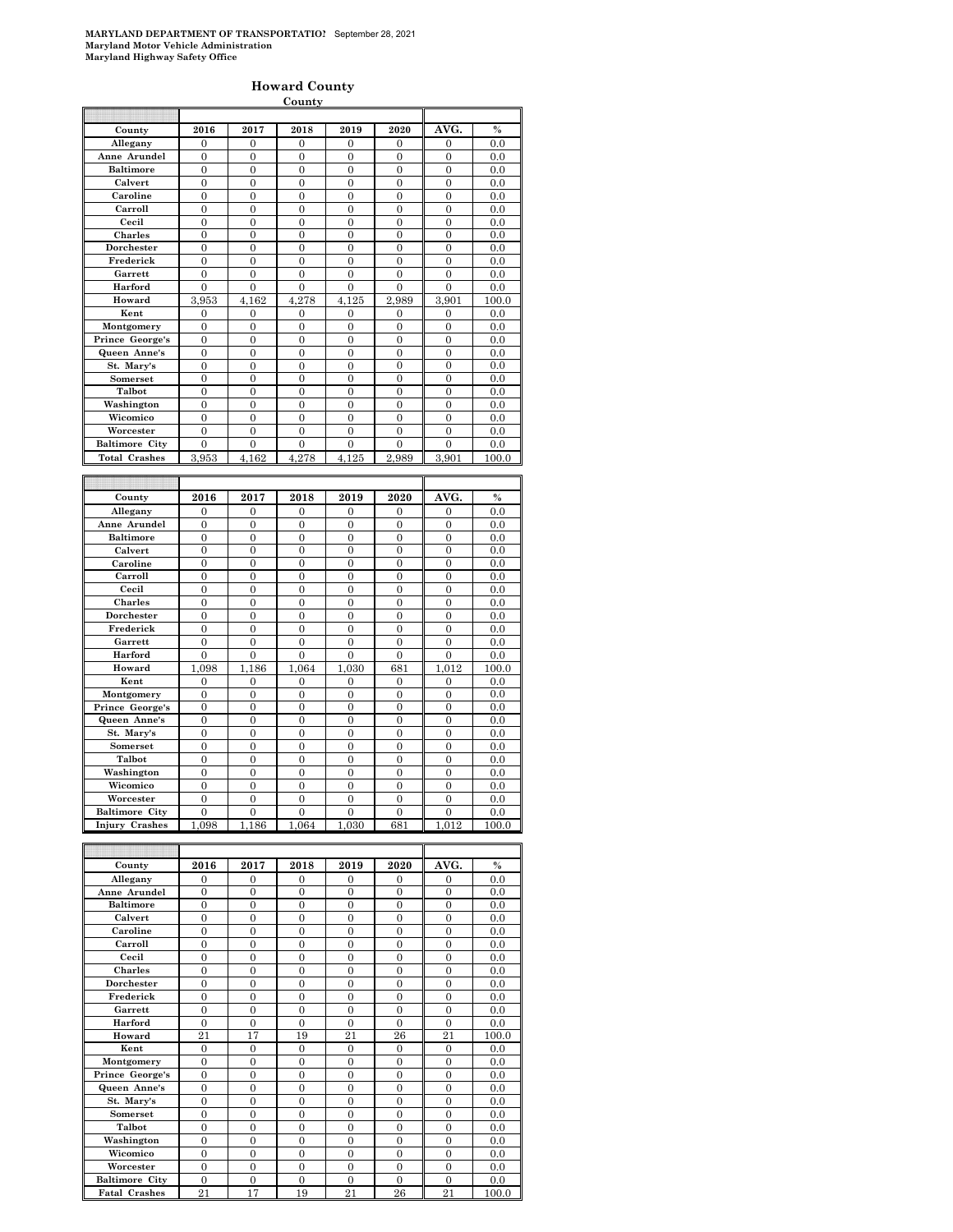|                       |                  |                  | wivilui          |                  |                  |                  |                  |
|-----------------------|------------------|------------------|------------------|------------------|------------------|------------------|------------------|
|                       |                  |                  |                  |                  |                  |                  |                  |
| Month                 | 2016             | 2017             | 2018             | 2019             | 2020             | AVG.             | $\%$             |
| January               | 296              | 313              | $\overline{3}54$ | 327              | 338              | 326              | 8.3              |
| February              | 295              | 262              | 313              | 313              | 296              | 296              | 7.6              |
| March                 | 253              | 295              | 325              | 319              | 240              | 286              | 7.3              |
| April                 | 328              | 306              | 304              | 321              | 149              | 282              | 7.2              |
| May                   | 364              | 363              | 358              | 408              | 177              | 334              | 8.6              |
| June                  | 327              | 327              | 318              | 340              | 212              | 305              | 7.8              |
| July                  | 326              | 366              | 336              | 328              | 247              | 321              | 8.2              |
| August                | 331              | 356              | $310\,$          | 323              | 239              | 312              | 8.0              |
| September             | 341              | 324              | 393              | 297              | 268              | 325              | 8.3              |
| October               | 354              | 445              | 426              | 387              | 272              | 377              | 9.7              |
| November              | 389              | 412              | 437              | 366              | 268              | 374              | 9.6              |
| December              | 349              | 393              | 404              | 396              | 283              | 365              | 9.4              |
| Unknown               | $\overline{0}$   | $\overline{0}$   | $\overline{0}$   | $\boldsymbol{0}$ | $\boldsymbol{0}$ | $\boldsymbol{0}$ | 0.0              |
| <b>Total Crashes</b>  | 3,953            | 4,162            | 4,278            | 4,125            | 2,989            | 3,901            | 100.0            |
|                       |                  |                  |                  |                  |                  |                  |                  |
|                       |                  |                  |                  |                  |                  |                  |                  |
| Month                 | 2016             | 2017             | 2018             | 2019             | 2020             | AVG.             | $\%$             |
| January               | 88               | 80               | 80               | 70               | 82               | 80               | $\overline{7.9}$ |
| February              | 70               | 79               | 75               | 71               | 65               | 72               | 7.1              |
| March                 | 68               | 76               | 98               | 72               | 53               | 73               | 7.3              |
| April                 | 96               | 87               | 73               | 85               | 35               | 75               | $7.4\,$          |
| May                   | 99               | 102              | 99               | 102              | 40               | 88               | 8.7              |
| June                  | 93               | 106              | 72               | 83               | 55               | 82               | 8.1              |
| July                  | 105              | 129              | 92               | 90               | 62               | 96               | 9.4              |
| August                | 104              | 97               | 84               | 93               | 48               | 85               | 8.4              |
| September             | 92               | 96               | 92               | 83               | 65               | 86               | 8.5              |
| October               | 97               | 112              | 107              | 94               | 61               | 94               | 9.3              |
| November              | 104              | 118              | 99               | 100              | 48               | 94               | 9.3              |
| December              | 82               | 104              | 93               | 87               | 67               | 87               | 8.6              |
| Unknown               | $\boldsymbol{0}$ | $\overline{0}$   | $\overline{0}$   | $\boldsymbol{0}$ | $\boldsymbol{0}$ | $\boldsymbol{0}$ | 0.0              |
| <b>Injury Crashes</b> | 1,098            | 1,186            | 1,064            | 1,030            | 681              | 1,012            | 100.0            |
|                       |                  |                  |                  |                  |                  |                  |                  |
|                       |                  |                  |                  |                  |                  |                  |                  |
| Month                 | 2016             | 2017             | 2018             | 2019             | 2020             | AVG.             | $\%$             |
| January               | $\overline{0}$   | 3                | 3                | $\overline{0}$   | 1                | $\mathbf{1}$     | 6.7              |
| February              | $\overline{2}$   | $\overline{0}$   | $\mathbf{1}$     | $\mathbf{1}$     | $\mathbf{1}$     | $\mathbf{1}$     | 4.8              |
| March                 | $\mathbf{1}$     | $\sqrt{3}$       | $\mathbf{1}$     | $\mathbf{1}$     | $\boldsymbol{4}$ | $\sqrt{2}$       | 9.6              |
| April                 | $\mathbf{1}$     | $\boldsymbol{0}$ | $\overline{4}$   | $\sqrt{2}$       | $1\,$            | $\sqrt{2}$       | 7.7              |
| May                   | $\overline{2}$   | $\overline{2}$   | $\mathbf{1}$     | $\overline{1}$   | $\overline{2}$   | $\overline{2}$   | 7.7              |
| June                  | 3                | 3                | $\overline{2}$   | $\overline{0}$   | $\sqrt{2}$       | $\overline{2}$   | 9.6              |
| July                  | $\overline{2}$   | $\overline{0}$   | $\overline{0}$   | $\overline{2}$   | $\overline{4}$   | $\overline{2}$   | 7.7              |
| August                | 3                | $\overline{2}$   | $\mathbf{1}$     | $\bf 5$          | $\mathbf{1}$     | $\overline{2}$   | 11.5             |
| September             | $\overline{4}$   | 3                | $\mathbf{1}$     | $\sqrt{2}$       | $\overline{4}$   | $\overline{3}$   | 13.5             |
| October               | $\overline{2}$   | $\overline{0}$   | $\overline{2}$   | 3                | $\overline{4}$   | $\overline{2}$   | 10.6             |
| November              | $\overline{0}$   | $\overline{0}$   | $\mathbf{1}$     | $\overline{2}$   | $\mathbf{1}$     | $\mathbf{1}$     | 3.8              |
| December              | $\mathbf{1}$     | $\mathbf{1}$     | $\sqrt{2}$       | $\sqrt{2}$       | $\mathbf{1}$     | $\mathbf{1}$     | 6.7              |
| Unknown               | $\overline{0}$   | $\overline{0}$   | $\overline{0}$   | $\overline{0}$   | $\overline{0}$   | $\boldsymbol{0}$ | 0.0              |
| <b>Fatal Crashes</b>  | 21               | 17               | 19               | 21               | 26               | 21               | 100.0            |

## **Howard County Month**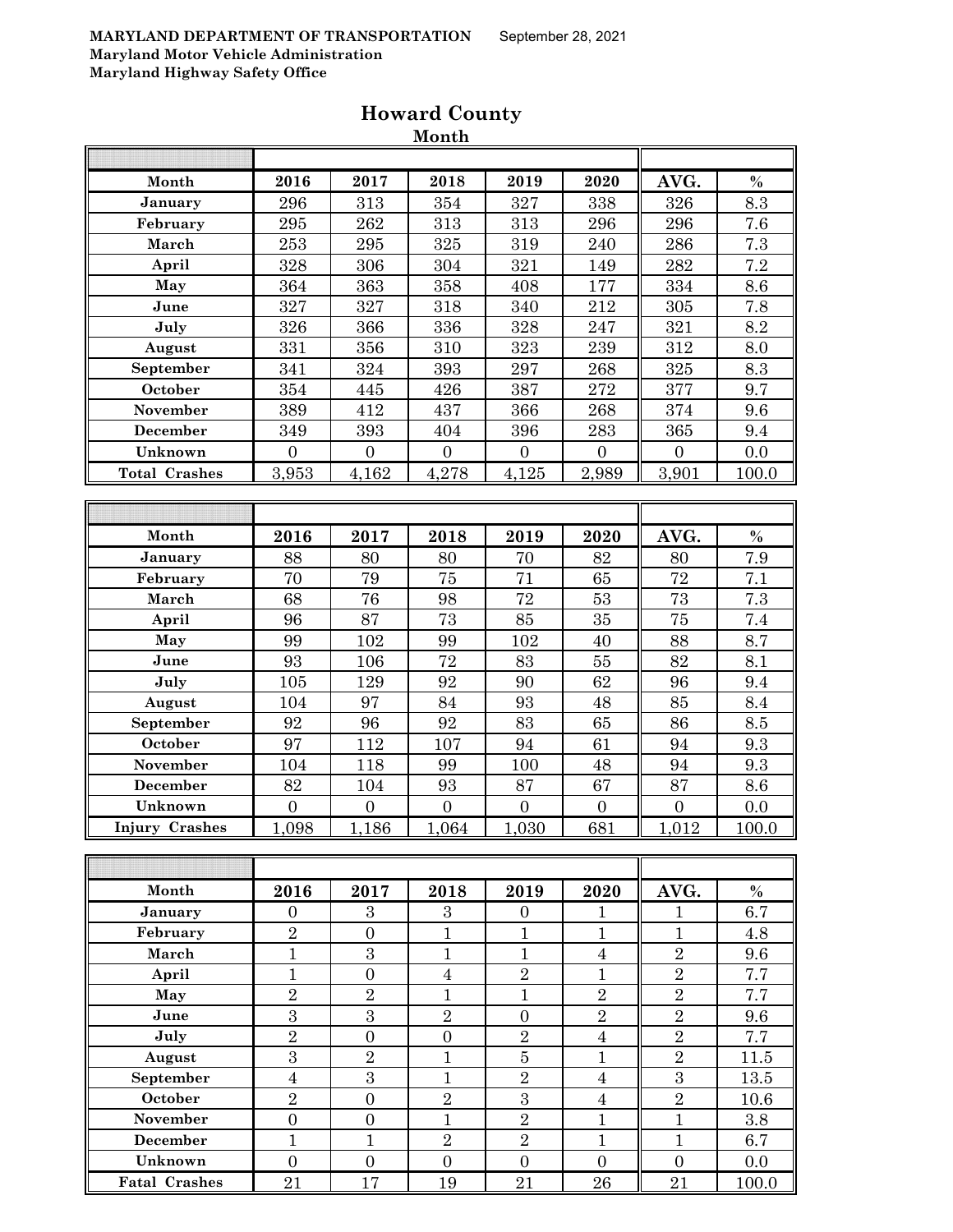September 28, 2021

|                       |                |                  | Day of Week      |                  |                |                  |               |
|-----------------------|----------------|------------------|------------------|------------------|----------------|------------------|---------------|
|                       |                |                  |                  |                  |                |                  |               |
| Day of Week           | 2016           | 2017             | 2018             | 2019             | 2020           | AVG.             | $\frac{0}{0}$ |
| Monday                | 523            | 620              | 644              | 640              | 427            | 571              | 14.6          |
| Tuesday               | 619            | 640              | 702              | 607              | 398            | 593              | 15.2          |
| Wednesday             | 622            | 648              | 644              | 577              | 477            | 594              | 15.2          |
| Thursday              | 652            | 616              | 656              | 663              | 469            | 611              | 15.7          |
| Friday                | 631            | 679              | 712              | 683              | 499            | 641              | 16.4          |
| Saturday              | 530            | 528              | 472              | 477              | 398            | 481              | 12.3          |
| Sunday                | 376            | 431              | 448              | 478              | 321            | 411              | 10.5          |
| Unknown               | $\overline{0}$ | $\overline{0}$   | $\overline{0}$   | $\overline{0}$   | $\overline{0}$ | $\overline{0}$   | 0.0           |
| <b>Total Crashes</b>  | 3,953          | 4,162            | 4,278            | 4,125            | 2,989          | 3,901            | 100.0         |
|                       |                |                  |                  |                  |                |                  |               |
|                       |                |                  |                  |                  |                |                  |               |
| Day of Week           | 2016           | 2017             | 2018             | 2019             | 2020           | AVG.             | $\frac{0}{0}$ |
| Monday                | 126            | 200              | 161              | 153              | 97             | 147              | 14.6          |
| Tuesday               | 190            | 170              | 183              | 139              | 87             | 154              | 15.2          |
| Wednesday             | 155            | 183              | 160              | 159              | 112            | 154              | 15.2          |
| Thursday              | 187            | 182              | 153              | 161              | 117            | 160              | 15.8          |
| Friday                | 167            | 178              | 178              | 194              | 115            | 166              | 16.4          |
| Saturday              | 154            | 150              | 117              | 110              | 89             | 124              | 12.3          |
| Sunday                | 119            | 123              | 112              | 114              | 64             | 106              | 10.5          |
| Unknown               | $\overline{0}$ | $\mathbf{0}$     | $\overline{0}$   | $\overline{0}$   | $\overline{0}$ | $\overline{0}$   | 0.0           |
| <b>Injury Crashes</b> | 1,098          | 1,186            | 1,064            | 1,030            | 681            | 1,012            | 100.0         |
|                       |                |                  |                  |                  |                |                  |               |
|                       |                |                  |                  |                  |                |                  |               |
| Day of Week           | 2016           | 2017             | 2018             | 2019             | 2020           | AVG.             | $\frac{0}{0}$ |
| Monday                | $\mathbf{1}$   | $\overline{4}$   | $\bf 5$          | 6                | $\overline{4}$ | $\overline{4}$   | 19.2          |
| Tuesday               | $\overline{4}$ | $\boldsymbol{0}$ | $\overline{4}$   | $\overline{4}$   | $\overline{4}$ | $\sqrt{3}$       | 15.4          |
| Wednesday             | $\overline{3}$ | $\overline{4}$   | $\mathbf{1}$     | $\overline{2}$   | $\mathbf{1}$   | $\sqrt{2}$       | 10.6          |
| Thursday              | $\overline{3}$ | T                | $\boldsymbol{0}$ | 3                | 6              | $\boldsymbol{3}$ | 12.5          |
| Friday                | $\overline{3}$ | $\overline{1}$   | $\overline{2}$   | $\overline{4}$   | $\overline{2}$ | $\overline{2}$   | 11.5          |
| Saturday              | $\overline{4}$ | $\overline{3}$   | $\overline{2}$   | $\overline{2}$   | $\overline{5}$ | 3                | 15.4          |
| Sunday                | $\overline{3}$ | $\overline{4}$   | $\overline{5}$   | $\overline{0}$   | $\overline{4}$ | 3                | 15.4          |
| Unknown               | $\overline{0}$ | $\boldsymbol{0}$ | $\boldsymbol{0}$ | $\boldsymbol{0}$ | $\overline{0}$ | $\boldsymbol{0}$ | 0.0           |
| <b>Fatal Crashes</b>  | 21             | 17               | 19               | 21               | 26             | 21               | 100.0         |

## **Howard County Day of Week**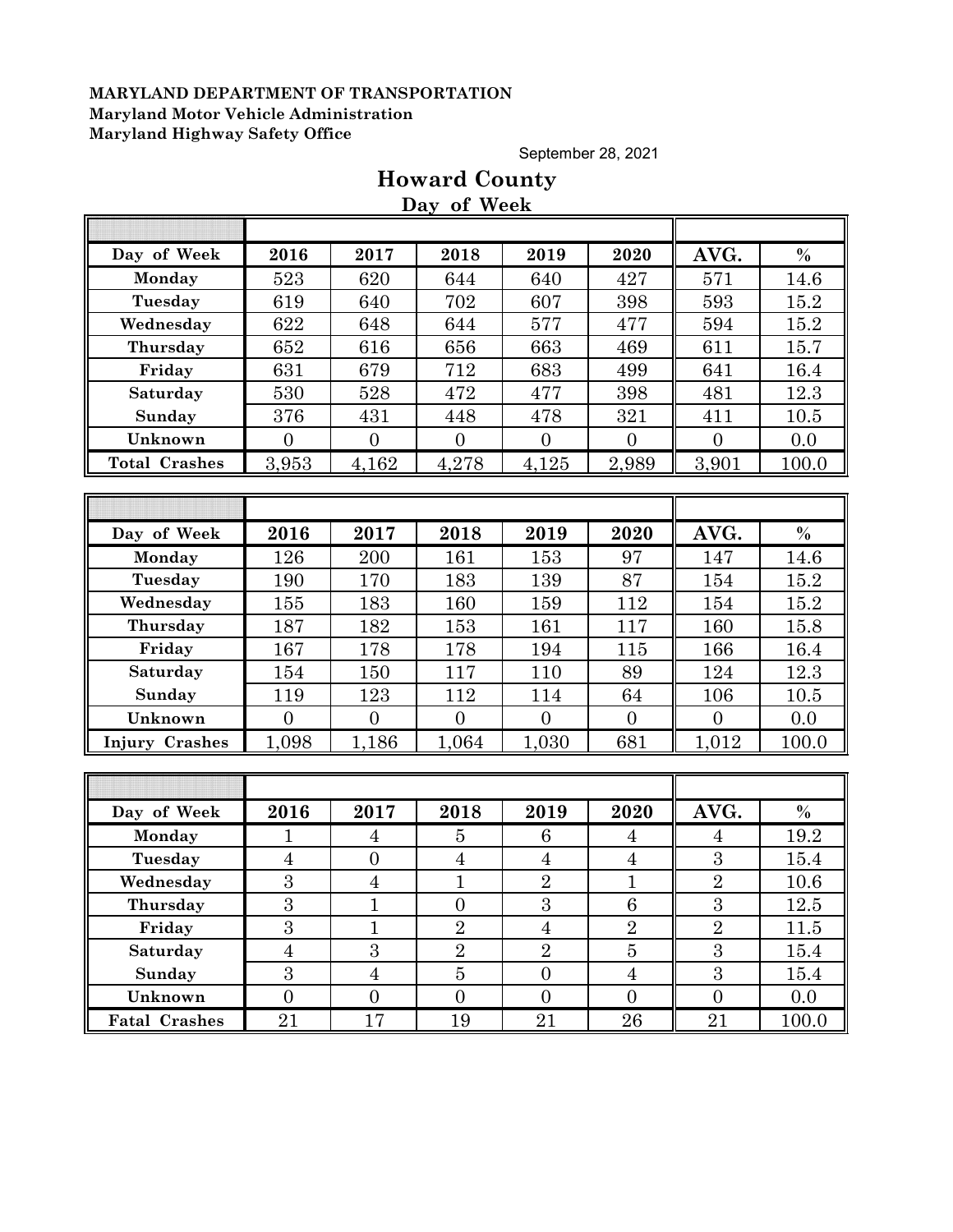#### **Howard County Time of Day**

| Time of Day                      | 2016                  | 2017                  | 2018                  | 2019                    | 2020                | AVG.                  | $\%$          |
|----------------------------------|-----------------------|-----------------------|-----------------------|-------------------------|---------------------|-----------------------|---------------|
| $12:00$ Midnight                 | 76                    | 90                    | 98                    | 80                      | 70                  | 83                    | 2.1           |
| 1:00                             | 70                    | 59                    | 61                    | 73                      | 56                  | 64                    | 1.6           |
| 2:00                             | 69                    | 69                    | 74                    | 55                      | 61                  | 66                    | 1.7           |
| 3:00                             | 56                    | 51                    | 61                    | 50                      | 41                  | 52                    | 1.3           |
| 4:00                             | 56                    | 64                    | 58                    | 47                      | 37                  | $52\,$                | 1.3           |
| 5:00                             | 79                    | 75                    | 99                    | 100                     | 85                  | 88                    | 2.2           |
| 6:00                             | 113                   | 144                   | 180                   | 144                     | 121                 | 140                   | 3.6           |
| 7:00                             | 195                   | 211                   | 240                   | 222                     | 113                 | 196                   | 5.0           |
| 8:00                             | 219                   | 232                   | 250                   | 258                     | 120                 | 216                   | 5.5           |
| 9:00                             | 197                   | 215                   | 209                   | 196                     | 137                 | 191                   | 4.9           |
| 10:00                            | 156                   | 170                   | 153                   | 184                     | 115                 | 156                   | 4.0           |
| 11:00                            | 189                   | 177                   | 176                   | 175                     | 138                 | 171                   | 4.4           |
| 12:00 Noon                       | 185                   | 188                   | 201                   | 166                     | 149                 | 178                   | 4.6           |
| 1:00                             | 224                   | 218                   | 198                   | 207                     | 157                 | 201                   | 5.1           |
| 2:00                             | 243                   | 284                   | 264                   | 266                     | 177                 | 247                   | 6.3           |
| 3:00                             | 262                   | 297                   | 324                   | 319                     | 204                 | 281                   | 7.2           |
| 4:00                             | 321                   | 333                   | 318                   | 321                     | 202                 | 299                   | 7.7           |
| 5:00                             | 302                   | 358                   | 349                   | 338                     | 237                 | 317                   | 8.1           |
| 6:00                             | 268                   | 271                   | 274                   | 233                     | 184                 | 246                   | 6.3           |
| 7:00                             | 169                   | 168                   | 179                   | 186                     | 148                 | 170                   | 4.4           |
| 8:00                             | 157                   | 140                   | 135                   | 135                     | 126                 | 139                   | 3.6           |
| 9:00                             | 136                   | 139                   | 140                   | 130                     | 122                 | 133                   | 3.4           |
| 10:00                            | 116                   | 110                   | 117                   | 124                     | 98                  | 113                   | 2.9           |
| 11:00                            | 95                    | 99                    | 120                   | 116                     | 91                  | 104                   | 2.7           |
| Unknown                          | $\theta$              | $\overline{0}$        | $\theta$              | $\overline{0}$          | $\overline{0}$      | $\theta$              | 0.0           |
| Total Crashes                    | 3,953                 | 4,162                 | 4,278                 | 4,125                   | 2,989               | 3,901                 | 100.0         |
|                                  |                       |                       |                       |                         |                     |                       |               |
|                                  |                       |                       |                       |                         |                     |                       |               |
| Time of Day                      | 2016                  | 2017                  | 2018                  | 2019                    | 2020                | AVG.                  | $\frac{0}{0}$ |
| 12:00 Midnight                   | 24                    | 19                    | 23                    | 15                      | 22                  | 21                    | 2.0           |
| 1:00                             | 16                    | 14                    | 13                    | 19                      | 12                  | 15                    | 1.5           |
| 2:00                             | 17                    | 23                    | 18                    | 12                      | 9                   | 16                    | 1.6           |
| 3:00                             | 10                    | 11                    | 14                    | 15                      | $\overline{4}$      | 11                    | 1.1           |
| 4:00                             | 11                    | 20                    | 11                    | 10                      | 9                   | 12                    | 1.2           |
| 5:00                             | 23                    | 15                    | 20                    | 30                      | 14                  | 20                    | 2.0           |
| 6:00                             | 38                    | 48                    | 45                    | 45                      | 30                  | 41                    | 4.1           |
| 7:00                             | 43                    | 61                    | 68                    | 50                      | 25                  | 49                    | 4.9           |
| 8:00                             | 61                    | 68                    | 59                    | 64                      | 23                  | 55                    | 5.4           |
| 9:00                             | 44                    | 49                    | 49                    | 47                      | 38                  | 45                    | 4.5           |
| 10:00                            | 49                    | 49                    | 41                    | 47                      | 19                  | 41                    | 4.1           |
| 11:00                            | 58                    | 51                    | 41                    | 48                      | 39                  | 47                    | 4.7           |
| 12:00 Noon                       | 51                    | 59                    | 53                    | 45                      | 35                  | 49                    | 4.8           |
| 1:00                             | 85                    | 57                    | 56                    | 39                      | 34                  | 54                    | 5.4           |
| 2:00                             |                       |                       |                       |                         |                     |                       | 6.6           |
|                                  | 81                    | 82                    | 63                    | 65                      | 43                  | 67                    |               |
| 3:00                             | 72                    | 96                    | 83                    | 74                      | 40                  | 73                    | 7.2           |
| 4:00                             | 79                    | 122                   | 65                    | 85                      | 51                  | 80                    | 7.9           |
| 5:00                             | 78                    | 81                    | 92                    | 83                      | 52                  | 77                    | 7.6           |
| 6:00                             | 79                    | 73                    | 74                    | 68                      | 52                  | 69                    | 6.8           |
| 7:00                             | 44                    | 50                    | 49                    | 55                      | 36                  | 47                    | 4.6           |
| 8:00                             | 49                    | 41                    | 39                    | 35                      | 22                  | 37                    | 3.7           |
| 9:00                             | 40                    | 29                    | 37                    | 30                      | 29                  | 33                    | 3.3           |
| 10:00                            | 27                    | 35                    | 28                    | 27                      | 28                  | 29                    | 2.9           |
| 11:00                            | 19                    | 33                    | 23                    | $^{22}$                 | 15                  | $^{22}$               | 2.2           |
| Unknown<br><b>Injury Crashes</b> | $\mathbf{0}$<br>1.098 | $\mathbf{0}$<br>1,186 | $\mathbf{0}$<br>1,064 | $\overline{0}$<br>1,030 | $\mathbf{0}$<br>681 | $\mathbf{0}$<br>1,012 | 0.0<br>100.0  |

| Time of Day          | 2016           | 2017           | 2018           | 2019           | 2020           | AVG.           | $\%$  |
|----------------------|----------------|----------------|----------------|----------------|----------------|----------------|-------|
| 12:00 Midnight       | $\mathbf{0}$   | 1              | 3              | $\overline{2}$ | $\overline{2}$ | $\overline{2}$ | 7.7   |
| 1:00                 | $\mathbf{1}$   | $\mathbf{1}$   | $\overline{2}$ | $\mathbf{1}$   | $\mathbf{1}$   | $\mathbf{1}$   | 5.8   |
| 2:00                 | $\mathbf{1}$   | $\mathbf{1}$   | 1              | $\mathbf{1}$   | $\mathbf{1}$   | $\mathbf{1}$   | 4.8   |
| 3:00                 | $\overline{2}$ | $\mathbf{1}$   | $\overline{2}$ | $\Omega$       | $\Omega$       | $\mathbf{1}$   | 4.8   |
| 4:00                 | 3              | $\overline{0}$ | $\overline{0}$ | $\mathbf{0}$   | $\mathbf{1}$   | $\mathbf{1}$   | 3.8   |
| 5:00                 | $\mathbf{0}$   | $\mathbf{0}$   | 1              | $\mathbf{0}$   | $\mathbf{0}$   | $\mathbf{0}$   | 1.0   |
| 6:00                 | 3              | $\Omega$       | $\overline{0}$ | $\Omega$       | $\Omega$       | $\mathbf{1}$   | 2.9   |
| 7:00                 | $\mathbf{0}$   | $\mathbf{1}$   | $\mathbf{1}$   | $\mathbf{0}$   | $\mathbf{1}$   | $\mathbf{1}$   | 2.9   |
| 8:00                 | $\mathbf{0}$   | $\overline{2}$ | $\overline{0}$ | $\overline{2}$ | $\mathbf{1}$   | 1              | 4.8   |
| 9:00                 | 1              | $\theta$       | $\Omega$       | $\Omega$       | $\mathbf{1}$   | $\Omega$       | 1.9   |
| 10:00                | $\overline{2}$ | $\Omega$       | $\overline{0}$ | $\mathbf{1}$   | $\mathbf{0}$   | $\mathbf{1}$   | 2.9   |
| 11:00                | $\mathbf{0}$   | $\overline{0}$ | $\overline{0}$ | $\overline{2}$ | $\mathbf{0}$   | $\mathbf{0}$   | 1.9   |
| 12:00 Noon           | 3              | $\mathbf{1}$   | $\mathbf{1}$   | 3              | $\Omega$       | $\overline{2}$ | 7.7   |
| 1:00                 | $\mathbf{0}$   | $\overline{2}$ | $\mathbf{0}$   | 3              | $\mathbf{0}$   | 1              | 4.8   |
| 2:00                 | $\mathbf{0}$   | $\overline{0}$ | $\mathbf{1}$   | $\mathbf{1}$   | $\overline{2}$ | $\mathbf{1}$   | 3.8   |
| 3:00                 | $\mathbf{0}$   | $\Omega$       | $\mathbf{1}$   | $\mathbf{0}$   | $\overline{2}$ | $\mathbf{1}$   | 2.9   |
| 4:00                 | $\mathbf{0}$   | $\mathbf{0}$   | 1              | $\mathbf{1}$   | $\overline{2}$ | 1              | 3.8   |
| 5:00                 | $\mathbf{1}$   | $\overline{2}$ | $\overline{0}$ | $\mathbf{1}$   | $\overline{2}$ | $\mathbf{1}$   | 5.8   |
| 6:00                 | $\overline{0}$ | $\theta$       | $\mathbf{1}$   | $\mathbf{0}$   | $\Omega$       | $\overline{0}$ | 1.0   |
| 7:00                 | $\mathbf{1}$   | $\mathbf{0}$   | 3              | $\mathbf{1}$   | $\overline{2}$ | $\mathbf{1}$   | 6.7   |
| 8:00                 | $\mathbf{1}$   | $\mathbf{0}$   | $\overline{0}$ | $\mathbf{0}$   | $\mathbf{1}$   | $\mathbf{0}$   | 1.9   |
| 9:00                 | $\mathbf{0}$   | $\overline{2}$ | $\mathbf{1}$   | $\mathbf{1}$   | 3              | $\mathbf{1}$   | 6.7   |
| 10:00                | $\mathbf{1}$   | $\mathbf{1}$   | $\mathbf{0}$   | $\mathbf{0}$   | 3              | $\mathbf{1}$   | 4.8   |
| 11:00                | $\mathbf{1}$   | $\overline{2}$ | $\Omega$       | $\mathbf{1}$   | $\mathbf{1}$   | $\mathbf{1}$   | 4.8   |
| Unknown              | $\Omega$       | $\Omega$       | $\Omega$       | $\Omega$       | $\Omega$       | $\Omega$       | 0.0   |
| <b>Fatal Crashes</b> | 21             | 17             | 19             | 21             | 26             | 21             | 100.0 |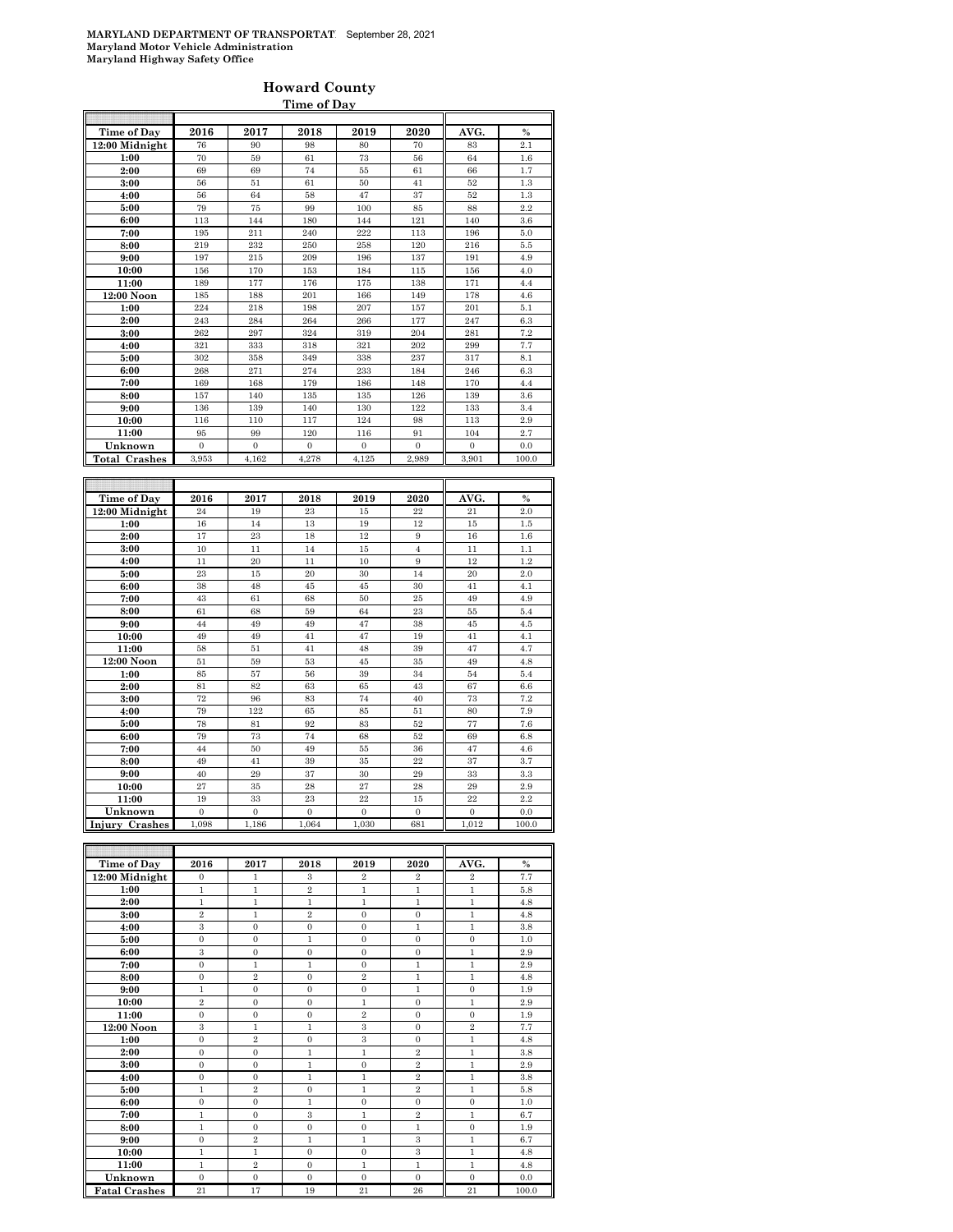#### **Howard County Driver Age**

| Driver Age           | 2016  | 2017           | 2018           | 2019  | 2020           | AVG.  | $\frac{0}{0}$ |
|----------------------|-------|----------------|----------------|-------|----------------|-------|---------------|
| 15 and Under         | 7     | $\overline{2}$ | $\overline{2}$ | 5     | $\overline{4}$ | 4     | 0.1           |
| 16                   | 50    | 51             | 37             | 34    | 28             | 40    | 0.6           |
| 17                   | 147   | 162            | 147            | 129   | 65             | 130   | 1.8           |
| 18                   | 146   | 172            | 167            | 166   | 106            | 151   | 2.1           |
| 19                   | 163   | 175            | 181            | 165   | 132            | 163   | 2.3           |
| 20                   | 164   | 181            | 169            | 144   | 125            | 157   | 2.2           |
| $21 - 24$            | 733   | 737            | 787            | 698   | 482            | 687   | 9.7           |
| $25 - 29$            | 895   | 921            | 947            | 858   | 621            | 848   | 11.9          |
| $30 -$<br>34         | 796   | 804            | 884            | 877   | 559            | 784   | 11.0          |
| 39<br>$35 -$         | 682   | 724            | 768            | 745   | 497            | 683   | 9.6           |
| $40 -$<br>44         | 636   | 582            | 631            | 639   | 413            | 580   | 8.2           |
| $45 - 49$            | 542   | 597            | 603            | 592   | 367            | 540   | 7.6           |
| 54<br>$50 -$         | 586   | 584            | 573            | 560   | 364            | 533   | 7.5           |
| 55 -<br>59           | 463   | 471            | 525            | 490   | 353            | 460   | 6.5           |
| $60 - 64$            | 348   | 349            | 356            | 365   | 267            | 337   | 4.7           |
| 65 -<br>69           | 227   | 242            | 244            | 255   | 153            | 224   | 3.2           |
| $70 - 79$            | 223   | 293            | 267            | 286   | 163            | 246   | 3.5           |
| $80 +$               | 92    | 83             | 93             | 86    | 51             | 81    | 1.1           |
| Unknown              | 424   | 488            | 478            | 519   | 395            | 461   | 6.5           |
| <b>Total Drivers</b> | 7,324 | 7,618          | 7,859          | 7,613 | 5,145          | 7,112 | 100.0         |
|                      |       |                |                |       |                |       |               |
|                      |       |                |                |       |                |       |               |

| Driver Age                           | 2016           | 2017           | 2018           | 2019  | 2020         | AVG.           | $\%$    |
|--------------------------------------|----------------|----------------|----------------|-------|--------------|----------------|---------|
| 15 and Under                         | 3              | 1              | 1              | 1     | $\mathbf{0}$ | 1              | 0.1     |
| 16                                   | $\overline{2}$ | 8              | $\overline{4}$ | 3     | 3            | $\overline{4}$ | 0.4     |
| 17                                   | 17             | 16             | 18             | 16    | 5            | 14             | 1.5     |
| 18                                   | 15             | 22             | 22             | 12    | 9            | 16             | 1.6     |
| 19                                   | 19             | 31             | 23             | 18    | 10           | 20             | 2.0     |
| 20                                   | 18             | 30             | 22             | 18    | 18           | 21             | 2.1     |
| 24<br>$21 -$                         | 98             | 109            | 103            | 85    | 67           | 92             | 9.3     |
| 29<br>25<br>$\overline{\phantom{a}}$ | 140            | 128            | 109            | 112   | 73           | 112            | 11.3    |
| 34<br>30<br>$\blacksquare$           | 98             | 134            | 113            | 98    | 94           | 107            | 10.8    |
| 35<br>39<br>$\overline{\phantom{a}}$ | 129            | 126            | 91             | 105   | 64           | 103            | 10.4    |
| $40 - 44$                            | 103            | 94             | 89             | 80    | 52           | 84             | 8.4     |
| 45 -<br>49                           | 87             | 100            | 82             | 93    | 58           | 84             | 8.5     |
| 54<br>$50 -$                         | 104            | 104            | 89             | 93    | 60           | 90             | 9.1     |
| 59<br>55 -                           | 72             | 104            | 88             | 80    | 48           | 78             | 7.9     |
| 64<br>$60 -$                         | 55             | 53             | 66             | 75    | 41           | 58             | 5.9     |
| 69<br>65 -                           | 42             | 41             | 31             | 45    | 25           | 37             | $3.7\,$ |
| 79<br>70 -                           | 48             | 57             | 45             | 61    | 33           | 49             | 4.9     |
| $80 +$                               | 17             | 17             | 23             | 14    | 12           | 17             | 1.7     |
| Unknown                              | $\overline{4}$ | $\overline{2}$ | $\overline{0}$ | 6     | $\mathbf{0}$ | $\overline{2}$ | 0.2     |
| <b>Injured Drivers</b>               | 1,071          | 1,177          | 1,019          | 1,015 | 672          | 991            | 100.0   |

| Driver Age               | 2016           | 2017           | 2018           | 2019           | 2020           | AVG.           | $\%$  |
|--------------------------|----------------|----------------|----------------|----------------|----------------|----------------|-------|
| 15 and Under             | $\overline{0}$ | $\theta$       | $\Omega$       | $\Omega$       | $\mathbf{0}$   | $\mathbf{0}$   | 0.0   |
| 16                       | $\overline{0}$ | $\overline{0}$ | $\Omega$       | $\theta$       | $\overline{0}$ | $\overline{0}$ | 0.0   |
| 17                       | 1              | $\overline{0}$ | $\overline{0}$ | $\theta$       | 3              | 1              | 5.6   |
| 18                       | $\overline{0}$ | $\mathbf{1}$   | $\Omega$       | 1              | $\overline{0}$ | $\overline{0}$ | 2.8   |
| 19                       | $\overline{0}$ | $\overline{2}$ | $\Omega$       | $\theta$       | $\mathbf{1}$   | 1              | 4.2   |
| 20                       | $\overline{0}$ | $\overline{0}$ | $\Omega$       | $\theta$       | $\overline{0}$ | $\Omega$       | 0.0   |
| $21 - 24$                | $\overline{2}$ | $\mathbf{1}$   | 3              | 1              | 3              | $\overline{2}$ | 14.1  |
| $25 - 29$                | 1              | $\overline{4}$ | 1              | 1              | $\overline{2}$ | $\overline{2}$ | 12.7  |
| $30 - 34$                | $\overline{0}$ | $\overline{2}$ | 5              | 1              | $\overline{0}$ | $\overline{2}$ | 11.3  |
| $35 - 39$                | $\overline{0}$ | $\mathbf{1}$   | 1              | 1              | 1              | $\overline{1}$ | 5.6   |
| $40 - 44$                | $\overline{0}$ | $\overline{0}$ | $\Omega$       | $\theta$       | 3              | 1              | 4.2   |
| $45 - 49$                | $\mathbf 1$    | $\mathbf{1}$   | $\Omega$       | $\mathbf{1}$   | $\overline{0}$ | 1              | 4.2   |
| $50 - 54$                | $\overline{0}$ | $\overline{0}$ | $\overline{0}$ | $\mathbf{1}$   | 3              | 1              | 5.6   |
| $55 - 59$                | $\overline{0}$ | $\overline{1}$ | 1              | $\overline{4}$ | $\mathbf{1}$   | 1              | 9.9   |
| $60 - 64$                | $\overline{0}$ | 1              | $\Omega$       | $\overline{2}$ | 1              | 1              | 5.6   |
| $65 - 69$                | 3              | $\overline{0}$ | $\Omega$       | 1              | $\overline{0}$ | 1              | 5.6   |
| $70 - 79$                | 1              | $\overline{0}$ | $\overline{0}$ | $\overline{2}$ | $\overline{0}$ | 1              | 4.2   |
| $80 +$                   | $\overline{1}$ | $\overline{0}$ | $\mathbf{1}$   | $\theta$       | $\mathbf{1}$   | $\overline{1}$ | 4.2   |
| Unknown                  | $\overline{0}$ | $\overline{0}$ | $\Omega$       | $\Omega$       | $\overline{0}$ | $\overline{0}$ | 0.0   |
| <b>Driver Fatalities</b> | 10             | 14             | 12             | 16             | 19             | 14             | 100.0 |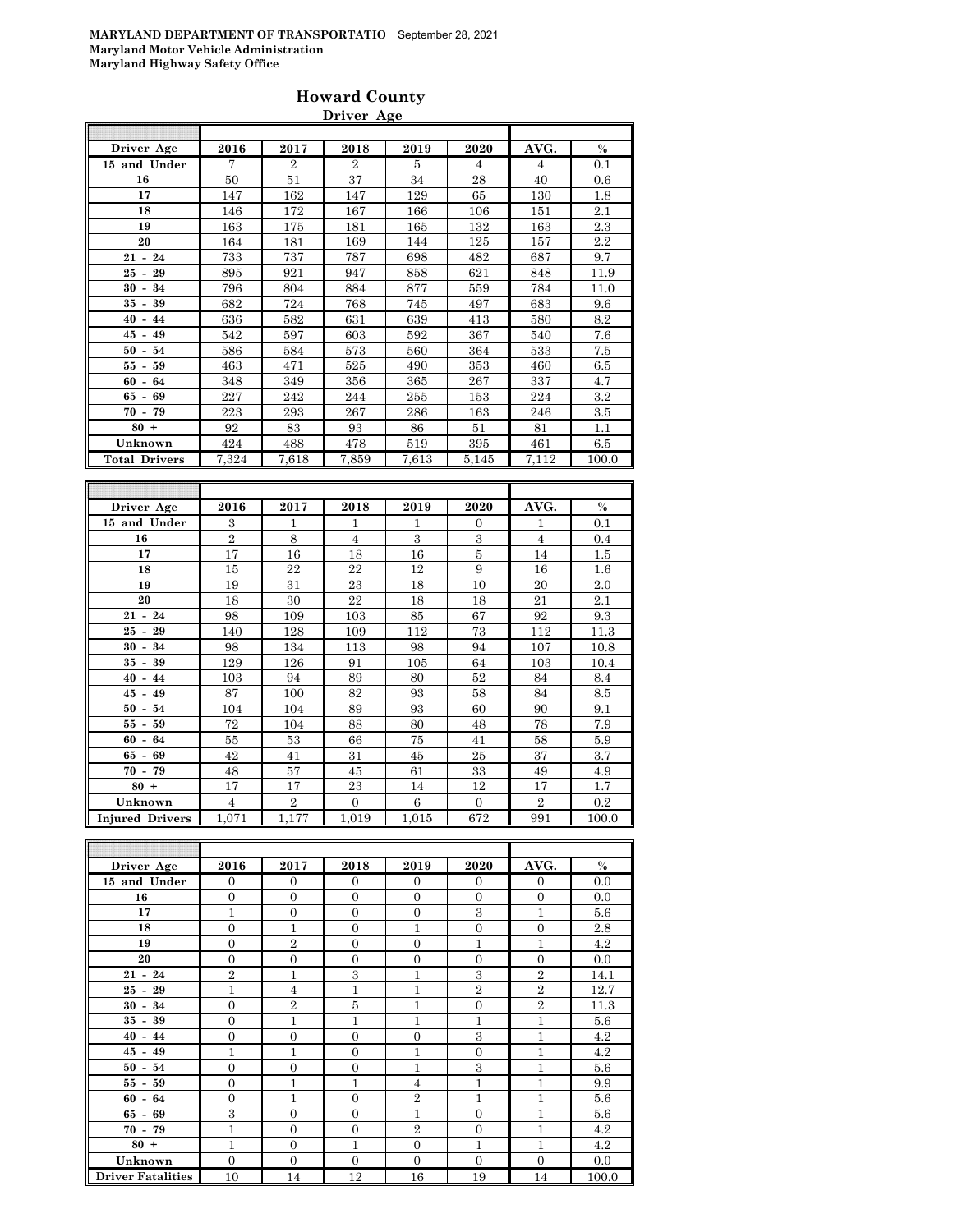T

Г

| Driver Gender        | 2016  | 2017  | 2018  | 2019  | 2020     | AVG.  | $\%$  |
|----------------------|-------|-------|-------|-------|----------|-------|-------|
| Male                 | 4,191 | 4,196 | 4,494 | 4,287 | 3,159    | 4,065 | 57.2  |
| Female               | 2,699 | 2,914 | 2,866 | 2,786 | 1,581    | 2,569 | 36.1  |
| Unknown              | 434   | 508   | 499   | 540   | 405      | 477   | 6.7   |
| <b>Total Drivers</b> | 7,324 | 7,618 | 7,859 | 7,613 | 5,145    | 7,112 | 100.0 |
|                      |       |       |       |       |          |       |       |
|                      |       |       |       |       |          |       |       |
|                      |       |       |       |       |          |       |       |
| Driver Gender        | 2016  | 2017  | 2018  | 2019  | 2020     | AVG.  | $\%$  |
| Male                 | 564   | 617   | 527   | 517   | 399      | 525   | 53.0  |
| Female               | 503   | 557   | 485   | 490   | 273      | 462   | 46.6  |
| Unknown              | 4     | 3     | 7     | 8     | $\Omega$ | 4     | 0.4   |

# **Howard County**

 **Driver Gender**

 $\overline{\mathbb{T}}$ 

╗

| Driver Gender            | 2016   | 2017 | 2018 | 2019 | 2020 | AVG. | $\frac{0}{0}$ |
|--------------------------|--------|------|------|------|------|------|---------------|
| Male                     |        | 13   |      | 15   | 18   | 12   | 83.1          |
| Female                   |        |      |      |      |      |      | 16.9          |
| Unknown                  |        |      |      |      |      |      | 0.0           |
| <b>Driver Fatalities</b> | $10\,$ | 14   |      | 16   | 19   | 14   | 100.0         |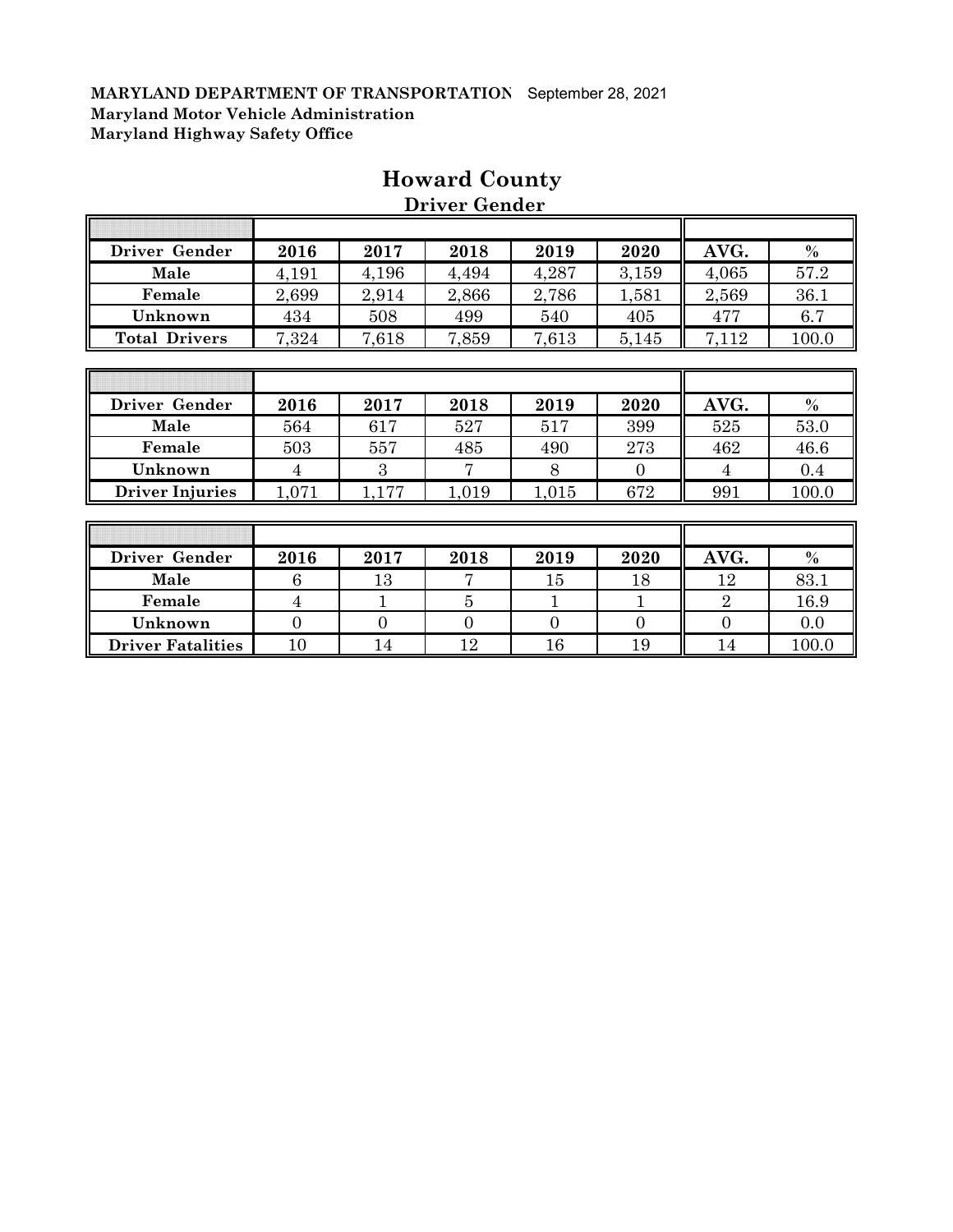### **Howard County Driver Safety Equipment Use**

| <b>Safety Equipment</b>                        | 2016                                 | 2017                                 | 2018                                 | 2019                                 | 2020                                 | AVG.                                 | $\frac{0}{0}$ |
|------------------------------------------------|--------------------------------------|--------------------------------------|--------------------------------------|--------------------------------------|--------------------------------------|--------------------------------------|---------------|
| <b>Not Applicable</b>                          | 167                                  | 245                                  | 138                                  | 234                                  | 167                                  | 190                                  | 2.7           |
| None                                           | 94                                   | 107                                  | 87                                   | 80                                   | 85                                   | 91                                   | 1.3           |
| Lap belt only                                  | 9                                    | 10                                   | 5                                    | 8                                    | 1                                    | 7                                    | 0.1           |
| Shoulder belt only                             | 34                                   | 34                                   | 23                                   | 37                                   | 20                                   | 30                                   | 0.4           |
| Shoulder/Lap belt(s)                           | 6,439                                | 6,548                                | 6,978                                | 6,504                                | 4,300                                | 6,154                                | 86.5          |
| Child/Youth restraint                          | $\boldsymbol{0}$                     | $\boldsymbol{0}$                     | 0                                    | $\boldsymbol{0}$                     | $\mathbf{0}$                         | 0                                    | 0.0           |
| Child restraint forward                        | $\mathbf{0}$                         | $\mathbf{1}$                         | $\mathbf{1}$                         | $\overline{0}$                       | $\mathbf{1}$                         | $\mathbf{1}$                         | 0.0           |
| Child restraint rear                           | $\mathbf{0}$                         | 1                                    | $\overline{2}$                       | $\overline{0}$                       | $\overline{0}$                       | 1                                    | 0.0           |
| <b>Booster seat</b><br>Child restraint unknow  | $\overline{0}$<br>$\mathbf{0}$       | $\mathbf{0}$                         | $\overline{0}$                       | $\overline{0}$                       | $\Omega$                             | $\overline{0}$                       | 0.0           |
| Mc/Bike helmet                                 | 30                                   | $\boldsymbol{0}$<br>35               | $\boldsymbol{0}$<br>21               | 0<br>16                              | $\mathbf{0}$<br>20                   | 0<br>24                              | 0.0<br>0.3    |
| Mc/bike shield only                            | $\mathbf{0}$                         | $\overline{0}$                       | $\overline{0}$                       | $\mathbf{0}$                         | $\mathbf{0}$                         | $\overline{0}$                       | 0.0           |
| Mc/bike helmet & shield                        | 15                                   | 29                                   | 16                                   | 20                                   | 14                                   | 19                                   | 0.3           |
| Protective pads                                | $\overline{0}$                       | $\overline{0}$                       | 1                                    | $\overline{0}$                       | $\mathbf{0}$                         | $\overline{0}$                       | 0.0           |
| Reflective clothing                            | $\overline{0}$                       | 1                                    | 1                                    | $\boldsymbol{0}$                     | 1                                    | $\mathbf{1}$                         | 0.0           |
| Lighting                                       | $\mathbf{1}$                         | $\overline{2}$                       | $\overline{0}$                       | $\overline{0}$                       | 1                                    | $\mathbf{1}$                         | 0.0           |
| Air bag only                                   | $\overline{0}$                       | $\overline{0}$                       | $\overline{0}$                       | $\overline{0}$                       | $\overline{0}$                       | $\overline{0}$                       | 0.0           |
| Air bag and belts                              | $\overline{0}$                       | $\overline{0}$                       | $\overline{0}$                       | $\overline{0}$                       | $\overline{0}$                       | $\overline{0}$                       | 0.0           |
| Other                                          | 5                                    | $\overline{3}$                       | $\overline{4}$                       | 3                                    | $\overline{4}$                       | $\overline{4}$                       | 0.1           |
| Unknown                                        | 530                                  | 602                                  | 582                                  | 711                                  | 531                                  | 591                                  | 8.3           |
| <b>Total Drivers</b>                           | 7,324                                | 7,618                                | 7.859                                | 7,613                                | 5,145                                | 7,112                                | 100.0         |
|                                                |                                      |                                      |                                      |                                      |                                      |                                      |               |
|                                                |                                      |                                      |                                      |                                      |                                      |                                      |               |
| <b>Safety Equipment</b>                        | 2016                                 | 2017                                 | 2018                                 | 2019                                 | 2020                                 | AVG.                                 | $\%$          |
| Not Applicable                                 | 14                                   | 26                                   | 15                                   | 33                                   | 16                                   | 21                                   | 2.1           |
| None                                           | 34                                   | 37                                   | 30                                   | 20                                   | 26                                   | 29                                   | 3.0           |
| Lap belt only                                  | 3                                    | $\mathbf{0}$                         | 0                                    | 1                                    | $\mathbf{0}$                         | 1                                    | 0.1           |
| Shoulder belt only                             | 5                                    | 10                                   | 3                                    | $\overline{5}$                       | 3                                    | $\overline{5}$                       | 0.5           |
| Shoulder/Lap belt(s)                           | 951                                  | 1,024                                | 926                                  | 879                                  | 579                                  | 872                                  | 88.0          |
| Child/Youth restraint                          | $\mathbf{0}$                         | $\overline{0}$                       | $\mathbf{0}$                         | $\overline{0}$                       | $\Omega$                             | $\overline{0}$                       | 0.0           |
| Child restraint forward                        | $\boldsymbol{0}$                     | 1                                    | $\boldsymbol{0}$                     | $\boldsymbol{0}$                     | 0                                    | 0                                    | 0.0           |
| Child restraint rear                           | $\boldsymbol{0}$                     | $\overline{0}$                       | $\mathbf{0}$                         | $\overline{0}$                       | $\overline{0}$                       | $\boldsymbol{0}$                     | 0.0           |
| <b>Booster</b> seat                            | $\mathbf{0}$                         | $\mathbf{0}$                         | $\overline{0}$                       | $\overline{0}$                       | $\overline{0}$                       | $\overline{0}$                       | 0.0           |
| Child restraint unknow                         | 0                                    | $\mathbf{0}$                         | $\boldsymbol{0}$                     | $\boldsymbol{0}$                     | $\mathbf{0}$                         | $\boldsymbol{0}$                     | 0.0           |
| Mc/Bike helmet                                 | 23                                   | 26                                   | 17                                   | 9                                    | 16                                   | 18                                   | 1.8           |
| Mc/bike shield only<br>Mc/bike helmet & shield | $\boldsymbol{0}$<br>9                | $\boldsymbol{0}$<br>25               | 0<br>14                              | $\overline{0}$<br>14                 | $\mathbf{0}$<br>9                    | $\mathbf{0}$<br>14                   | 0.0<br>1.4    |
| Protective pads                                | $\mathbf{0}$                         | $\mathbf{0}$                         | $\overline{0}$                       | $\overline{0}$                       | $\overline{0}$                       | $\overline{0}$                       | 0.0           |
| Reflective clothing                            | $\overline{0}$                       | $\overline{0}$                       | $\overline{0}$                       | $\overline{0}$                       | $\overline{0}$                       | $\overline{0}$                       | 0.0           |
| Lighting                                       | $\mathbf{1}$                         | $\mathbf{0}$                         | $\boldsymbol{0}$                     | $\boldsymbol{0}$                     | 0                                    | $\boldsymbol{0}$                     | 0.0           |
| Air bag only                                   | 0                                    | $\boldsymbol{0}$                     | $\boldsymbol{0}$                     | $\boldsymbol{0}$                     | $\mathbf{0}$                         | 0                                    | 0.0           |
| Air bag and belts                              | $\overline{0}$                       | $\overline{0}$                       | $\overline{0}$                       | $\overline{0}$                       | $\overline{0}$                       | $\overline{0}$                       | 0.0           |
| Other                                          | $\boldsymbol{0}$                     | $\mathbf{0}$                         | 0                                    | 0                                    | 1                                    | $\mathbf{0}$                         | 0.0           |
| Unknown                                        | 31                                   | 28                                   | 14                                   | 54                                   | 22                                   | 30                                   | 3.0           |
| <b>Driver Injuries</b>                         | 1,071                                | 1,177                                | 1,019                                | 1.015                                | 672                                  | 991                                  | 100.0         |
|                                                |                                      |                                      |                                      |                                      |                                      |                                      |               |
|                                                |                                      |                                      |                                      |                                      |                                      |                                      |               |
| <b>Safety Equipment</b>                        | 2016                                 | 2017                                 | 2018                                 | 2019                                 | 2020                                 | AVG.                                 | %             |
| Not Applicable                                 | 0                                    | 0                                    | 1                                    | 0                                    | 0                                    | 0                                    | 1.4           |
| None                                           | 2                                    | 6                                    | 4                                    | 5                                    | 8                                    | 5                                    | 35.2          |
| Lap belt only                                  | $\boldsymbol{0}$                     | 0                                    | $\boldsymbol{0}$                     | $\mathbf{0}$                         | $\overline{0}$                       | $\boldsymbol{0}$                     | 0.0           |
| Shoulder belt only                             | $\boldsymbol{0}$                     | $\boldsymbol{0}$                     | $\boldsymbol{0}$                     | $\boldsymbol{0}$                     | 1                                    | 0                                    | 1.4           |
| Shoulder/Lap belt(s)<br>Child/Youth restraint  | 6                                    | 5                                    | 5                                    | 10                                   | 7                                    | 7                                    | 46.5          |
| Child restraint forward                        | $\boldsymbol{0}$<br>$\boldsymbol{0}$ | $\boldsymbol{0}$<br>$\boldsymbol{0}$ | $\boldsymbol{0}$<br>$\boldsymbol{0}$ | $\boldsymbol{0}$<br>$\boldsymbol{0}$ | $\boldsymbol{0}$<br>$\boldsymbol{0}$ | $\boldsymbol{0}$<br>$\boldsymbol{0}$ | 0.0<br>0.0    |
| Child restraint rear                           | $\boldsymbol{0}$                     | $\boldsymbol{0}$                     | $\boldsymbol{0}$                     | $\boldsymbol{0}$                     | $\mathbf{0}$                         | $\boldsymbol{0}$                     | 0.0           |
| <b>Booster seat</b>                            | $\boldsymbol{0}$                     | 0                                    | $\boldsymbol{0}$                     | $\boldsymbol{0}$                     | $\boldsymbol{0}$                     | $\boldsymbol{0}$                     | 0.0           |
| Child restraint unk.                           | $\mathbf{0}$                         | $\overline{0}$                       | $\boldsymbol{0}$                     | $\boldsymbol{0}$                     | $\overline{0}$                       | $\overline{0}$                       | 0.0           |
| Mc/Bike helmet                                 | $\mathbf{0}$                         | $\overline{2}$                       | 1                                    | 1                                    | $\overline{2}$                       | 1                                    | 8.5           |
| Mc/bike shield only                            | $\boldsymbol{0}$                     | 0                                    | $\boldsymbol{0}$                     | $\boldsymbol{0}$                     | $\overline{0}$                       | $\boldsymbol{0}$                     | 0.0           |
| Mc/bike helmet & shield                        | $\mathbf{1}$                         | $\boldsymbol{0}$                     | $\boldsymbol{0}$                     | $\boldsymbol{0}$                     | 1                                    | $\boldsymbol{0}$                     | 2.8           |
| Protective pads                                | 0                                    | 0                                    | 0                                    | 0                                    | $\mathbf{0}$                         | 0                                    | 0.0           |
| Reflective clothing                            | $\overline{0}$                       | $\mathbf{0}$                         | $\boldsymbol{0}$                     | $\overline{0}$                       | $\boldsymbol{0}$                     | $\overline{0}$                       | 0.0           |
| Lighting                                       | $\boldsymbol{0}$                     | 0                                    | 0                                    | 0                                    | $\mathbf{0}$                         | 0                                    | 0.0           |
| Air bag only                                   | $\overline{0}$                       | $\overline{0}$                       | $\boldsymbol{0}$                     | $\boldsymbol{0}$                     | $\boldsymbol{0}$                     | $\boldsymbol{0}$                     | 0.0           |
| Air bag and belts                              | $\boldsymbol{0}$                     | 0                                    | $\boldsymbol{0}$                     | 0                                    | $\mathbf{0}$                         | $\boldsymbol{0}$                     | 0.0           |
| Other                                          | $\boldsymbol{0}$                     | $\overline{0}$                       | $\boldsymbol{0}$                     | $\boldsymbol{0}$                     | $\boldsymbol{0}$                     | $\boldsymbol{0}$                     | 0.0           |
| Unknown                                        | $\mathbf{1}$                         | $\mathbf{1}$                         | $\mathbf{1}$                         | $\overline{0}$                       | $\overline{0}$                       | $\mathbf{1}$                         | 4.2           |
| <b>Driver Fatalities</b>                       | 10                                   | 14                                   | 12                                   | 16                                   | 19                                   | 14                                   | 100.0         |

**Note: None & Air Bag are counted as no safety equipment in use.**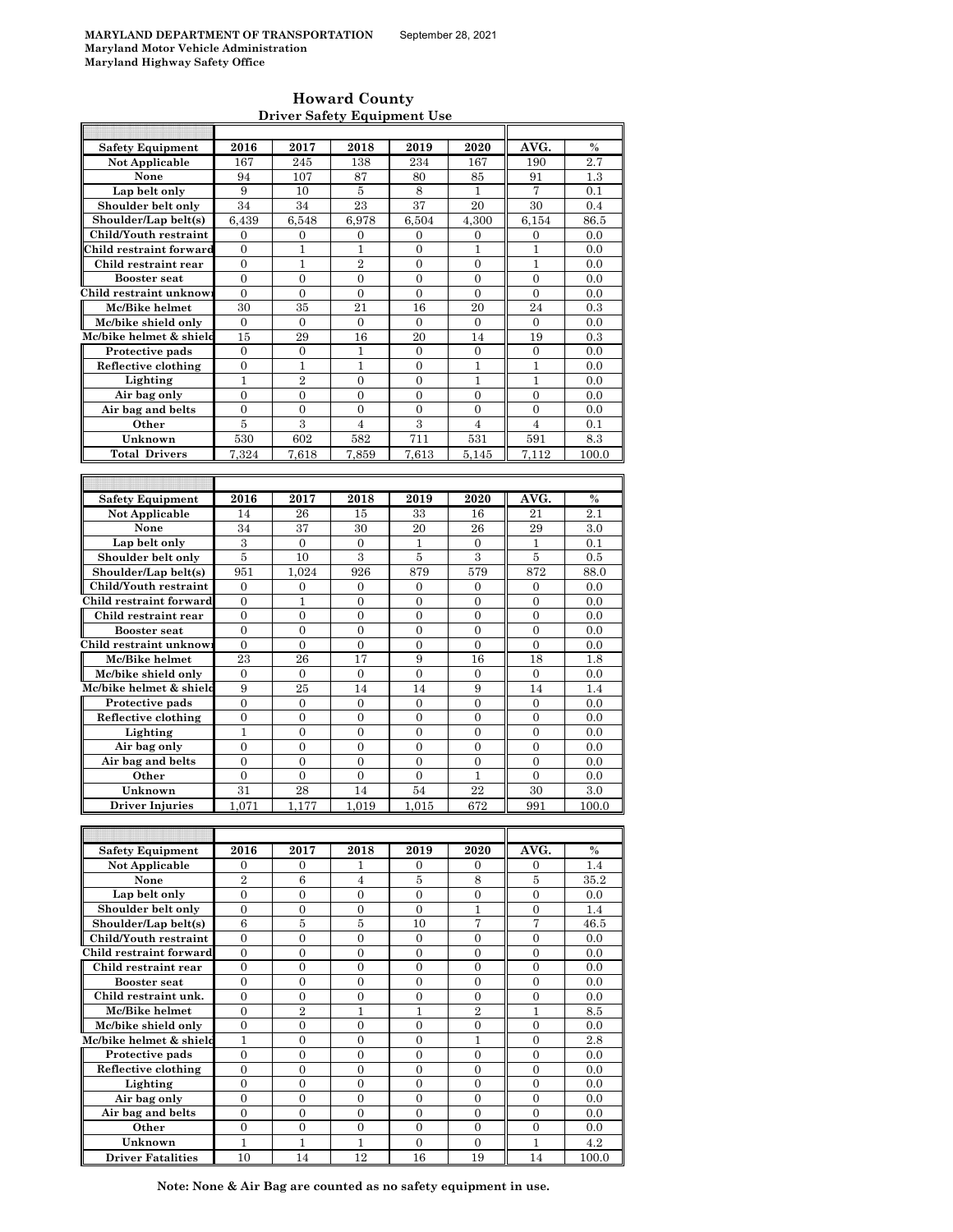|                                      |                |             | Passenger Age |                |                |          |               |
|--------------------------------------|----------------|-------------|---------------|----------------|----------------|----------|---------------|
| Passenger Age                        | 2016           | 2017        | 2018          | 2019           | 2020           | AVG.     | $\frac{0}{0}$ |
| Under 5                              | 172            | 180         | 181           | 197            | 115            | 169      | 8.1           |
| $5-9$                                | 144            | 349         | 221           | 520            | 125            | 272      | 13.1          |
| $10 - 11$                            | 62             | 158         | 121           | 254            | 48             | 129      | 6.2           |
| $12 - 13$                            | 49             | 117         | 158           | 150            | 45             | 104      | 5.0           |
| $14 - 15$                            | 76             | 122         | 156           | 198            | 92             | 129      | 6.2           |
| $16 - 17$                            | 117            | 168         | 166           | 207            | 105            | 153      | 7.3           |
| $18 - 19$                            | 107            | 127         | 117           | 122            | 62             | 107      | $5.2\,$       |
| $20 - 24$                            | 220            | 232         | 231           | 214            | 135            | 206      | 9.9           |
| $25 - 29$                            | 135            | 176         | 181           | 174            | 105            | 154      | 7.4           |
| 34<br>30 -                           | 103            | 137         | 140           | 130            | 90             | 120      | 5.8           |
| 39<br>$35 -$                         | 83             | 97          | 107           | 101            | 64             | 90       | 4.4           |
| 44<br>40<br>$\blacksquare$           | 64             | 87          | 81            | 91             | 57             | 76       | 3.7           |
| 49<br>45<br>$\sim$                   | 47             | 82          | 93            | 75             | 44             | 68       | $\!3.3$       |
| $50 - 54$                            | 64             | 81          | 86            | 80             | 36             | 69       | $\!3.3\!$     |
| 59<br>55 -                           | 54             | 66          | 65            | 73             | 32             | 58       | 2.8           |
| $60 - 64$                            | 48             | 59          | 55            | 57             | 35             | 51       | 2.4           |
| $65 - 69$                            | 32             | 40          | 37            | 37             | 27             | 35       | 1.7           |
| $70 - 79$                            | 43             | 51          | 55            | 70             | 24             | 49       | 2.3           |
| $80 +$                               | 30             | 49          | 38            | 59             | 17             | 39       | 1.9           |
| Unknown                              | $\overline{2}$ | $\theta$    | $\theta$      | $\theta$       | $\Omega$       | $\theta$ | 0.0           |
| <b>Total Passengers</b>              | 1,652          | 2,378       | 2,289         | 2,809          | 1.258          | 2,077    | 100.0         |
|                                      |                |             |               |                |                |          |               |
|                                      |                |             |               |                |                |          |               |
| Passenger Age                        | 2016           | 2017        | 2018          | 2019           | 2020           | AVG.     | $\%$          |
| Under 5                              | 30             | 28          | 18            | 31             | 17             | 25       | 7.8           |
| $5-9$                                | 24             | 24          | $15\,$        | 33             | 21             | 23       | 7.3           |
| $10 - 11$                            | 16             | 17          | 8             | 9              | $\bf 5$        | 11       | 3.4           |
| $12 - 13$                            | 9              | 8           | 6             | $\overline{6}$ | $\overline{5}$ | 7        | 2.1           |
| $14 - 15$                            | 13             | 14          | 11            | 12             | 10             | 12       | 3.8           |
| $16 - 17$                            | 22             | 24          | 19            | 16             | 17             | $20\,$   | 6.1           |
| $18 - 19$                            | 18             | 20          | 16            | 14             | $\overline{7}$ | 15       | 4.7           |
| $20 - 24$                            | 50             | 38          | 36            | 41             | 28             | 39       | 12.1          |
| 29<br>$25 -$                         | 34             | 36          | 23            | 33             | 14             | 28       | 8.8           |
| 34<br>$30 -$                         | 30             | 25          | 26            | 29             | 16             | 25       | 7.9           |
| 39<br>35<br>$\overline{\phantom{a}}$ | 22             | 28          | 19            | 20             | 11             | 20       | 6.3           |
| $40 - 44$                            | 17             | $\sqrt{27}$ | 16            | 17             | 10             | 17       | 5.4           |
| $45 - 49$                            | 12             | 13          | 12            | 18             | $\,8\,$        | 13       | 3.9           |
| $50 - 54$                            | 19             | 12          | 16            | 13             | 10             | 14       | 4.4           |

## **Howard County**

| Passenger Age               | 2016           | 2017           | 2018           | 2019         | 2020           | AVG.           | $\%$  |
|-----------------------------|----------------|----------------|----------------|--------------|----------------|----------------|-------|
| Under 5                     | $\overline{2}$ | $\overline{0}$ | $\Omega$       | $\Omega$     | $\Omega$       | $\mathbf{0}$   | 11.8  |
| $5-9$                       | $\overline{0}$ | $\overline{0}$ | $\overline{0}$ | $\theta$     | $\Omega$       | $\Omega$       | 0.0   |
| $10 - 11$                   | $\overline{0}$ | $\overline{0}$ | $\overline{0}$ | $\mathbf{0}$ | $\overline{0}$ | $\overline{0}$ | 0.0   |
| $12 - 13$                   | $\overline{0}$ | $\overline{0}$ | $\overline{0}$ | $\theta$     | $\Omega$       | $\Omega$       | 0.0   |
| $14 - 15$                   | $\overline{0}$ | $\overline{0}$ | $\overline{0}$ | $\mathbf{0}$ | $\mathbf{0}$   | $\mathbf{0}$   | 0.0   |
| $16 - 17$                   | $\overline{0}$ | $\overline{0}$ | $\overline{0}$ | $\mathbf{0}$ | $\mathbf{0}$   | $\mathbf{0}$   | 0.0   |
| $18 - 19$                   | $\overline{0}$ | $\overline{0}$ | $\mathbf{0}$   | $\mathbf{0}$ | $\mathbf{0}$   | $\mathbf{0}$   | 0.0   |
| $20 - 24$                   | 1              | $\overline{0}$ | $\overline{2}$ | 1            | $\Omega$       | 1              | 23.5  |
| $25 - 29$                   | $\overline{0}$ | $\mathbf{1}$   | $\Omega$       | $\theta$     | $\overline{2}$ | $\mathbf{1}$   | 17.6  |
| $30 - 34$                   | $\overline{1}$ | $\overline{0}$ | $\overline{0}$ | $\mathbf{0}$ | $\mathbf{1}$   | $\mathbf{0}$   | 11.8  |
| $35 - 39$                   | $\mathbf{1}$   | $\Omega$       | $\Omega$       | $\Omega$     | $\Omega$       | $\Omega$       | 5.9   |
| $40 - 44$                   | $\overline{0}$ | $\overline{0}$ | $\overline{0}$ | 1            | 1              | $\mathbf{0}$   | 11.8  |
| $45 - 49$                   | $\Omega$       | $\theta$       | $\Omega$       | $\theta$     | $\Omega$       | $\Omega$       | 0.0   |
| $50 - 54$                   | $\overline{0}$ | $\overline{0}$ | $\overline{0}$ | $\Omega$     | $\Omega$       | $\mathbf{0}$   | 0.0   |
| $55 - 59$                   | $\overline{0}$ | $\overline{0}$ | $\overline{0}$ | $\mathbf{0}$ | $\mathbf{0}$   | $\mathbf{0}$   | 0.0   |
| $60 - 64$                   | $\overline{0}$ | $\overline{0}$ | $\mathbf{0}$   | $\mathbf{0}$ | $\mathbf{0}$   | $\mathbf{0}$   | 0.0   |
| $65 - 69$                   | $\overline{0}$ | $\overline{0}$ | $\overline{0}$ | $\mathbf{0}$ | $\overline{0}$ | $\mathbf{0}$   | 0.0   |
| $70 - 79$                   | $\overline{0}$ | $\overline{0}$ | $\overline{0}$ | $\mathbf{0}$ | $\mathbf{0}$   | $\mathbf{0}$   | 0.0   |
| $80 +$                      | $\overline{0}$ | $\overline{0}$ | $\overline{0}$ | 3            | $\overline{0}$ | $\mathbf{1}$   | 17.6  |
| Unknown                     | $\overline{0}$ | $\overline{0}$ | $\overline{0}$ | $\mathbf{0}$ | $\overline{0}$ | $\mathbf{0}$   | 0.0   |
| <b>Passenger Fatalities</b> | $\overline{5}$ | 1              | $\overline{2}$ | 5            | $\overline{4}$ | 3              | 100.0 |

**55 - 59** 10 13 16 18 8 13 4.1 **60 - 64** 16 12 8 20 4 12 3.8 **65 - 69 9** 8 8 5 7 6 7 2.2 **70 - 79** | 9 | 10 | 11 | 14 | 6 || 10 | 3.1 **80 +** 9 9 9 12 13 4 9 2.9 **Unknown** 0 0 0 0 0 0 0.0 **Injured Passengers** 369 366 293 364 207 320 100.0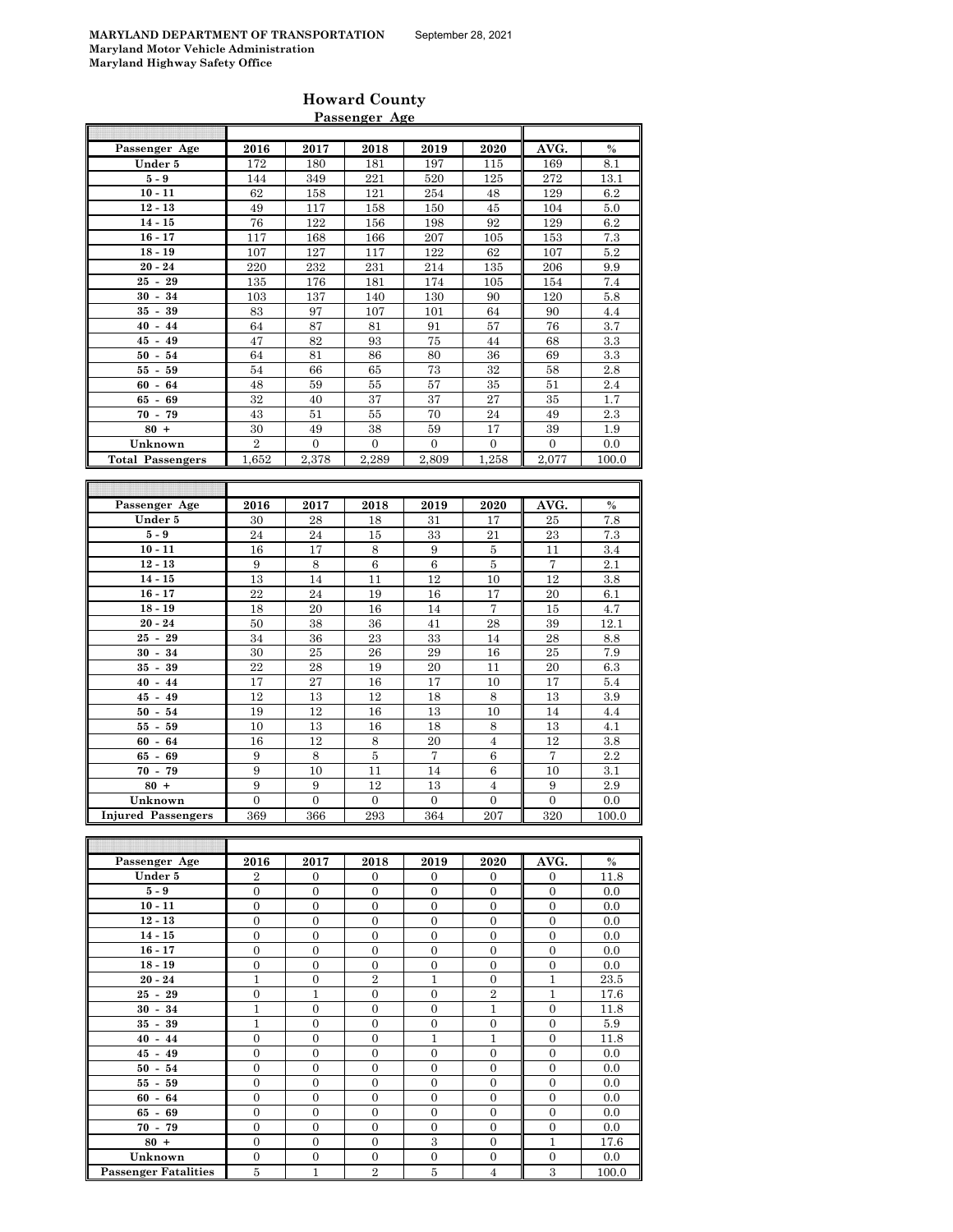| Passenger Gender          | 2016           | 2017           | 2018           | 2019           | 2020           | AVG.             | $\%$  |
|---------------------------|----------------|----------------|----------------|----------------|----------------|------------------|-------|
| Male                      | 772            | 1,206          | 1,128          | 1,369          | 596            | 1,014            | 48.8  |
| Female                    | 842            | 1,162          | 1,145          | 1,409          | 659            | 1,043            | 50.2  |
| Unknown                   | 38             | 10             | 16             | 31             | 3              | 20               | 0.9   |
| <b>Total Passengers</b>   | 1,652          | 2,378          | 2,289          | 2,809          | 1,258          | 2,077            | 100.0 |
|                           |                |                |                |                |                |                  |       |
|                           |                |                |                |                |                |                  |       |
| Passenger Gender          | 2016           | 2017           | 2018           | 2019           | 2020           | AVG.             | $\%$  |
| Male                      | 158            | 180            | 122            | 152            | 80             | 138              | 43.3  |
| Female                    | 205            | 183            | 171            | 212            | 127            | 180              | 56.2  |
| Unknown                   | 6              | 3              | $\Omega$       | $\Omega$       | $\Omega$       | $\overline{2}$   | 0.6   |
| <b>Passenger Injuries</b> | 369            | 366            | 293            | 364            | 207            | 320              | 100.0 |
|                           |                |                |                |                |                |                  |       |
|                           |                |                |                |                |                |                  |       |
| Passenger Gender          | 2016           | 2017           | 2018           | 2019           | 2020           | AVG.             | $\%$  |
| Male                      | $\overline{2}$ |                | $\Omega$       |                | 3              |                  | 41.2  |
| Female                    | 3              | $\overline{0}$ | $\overline{2}$ | $\overline{4}$ |                | $\overline{2}$   | 58.8  |
| Unknown                   | $\overline{0}$ | $\overline{0}$ | $\overline{0}$ | $\overline{0}$ | $\overline{0}$ | $\boldsymbol{0}$ | 0.0   |

**Passenger Fatalities** 5 1 1 2 5 4 3 100.0

## **Howard County Passenger Gender**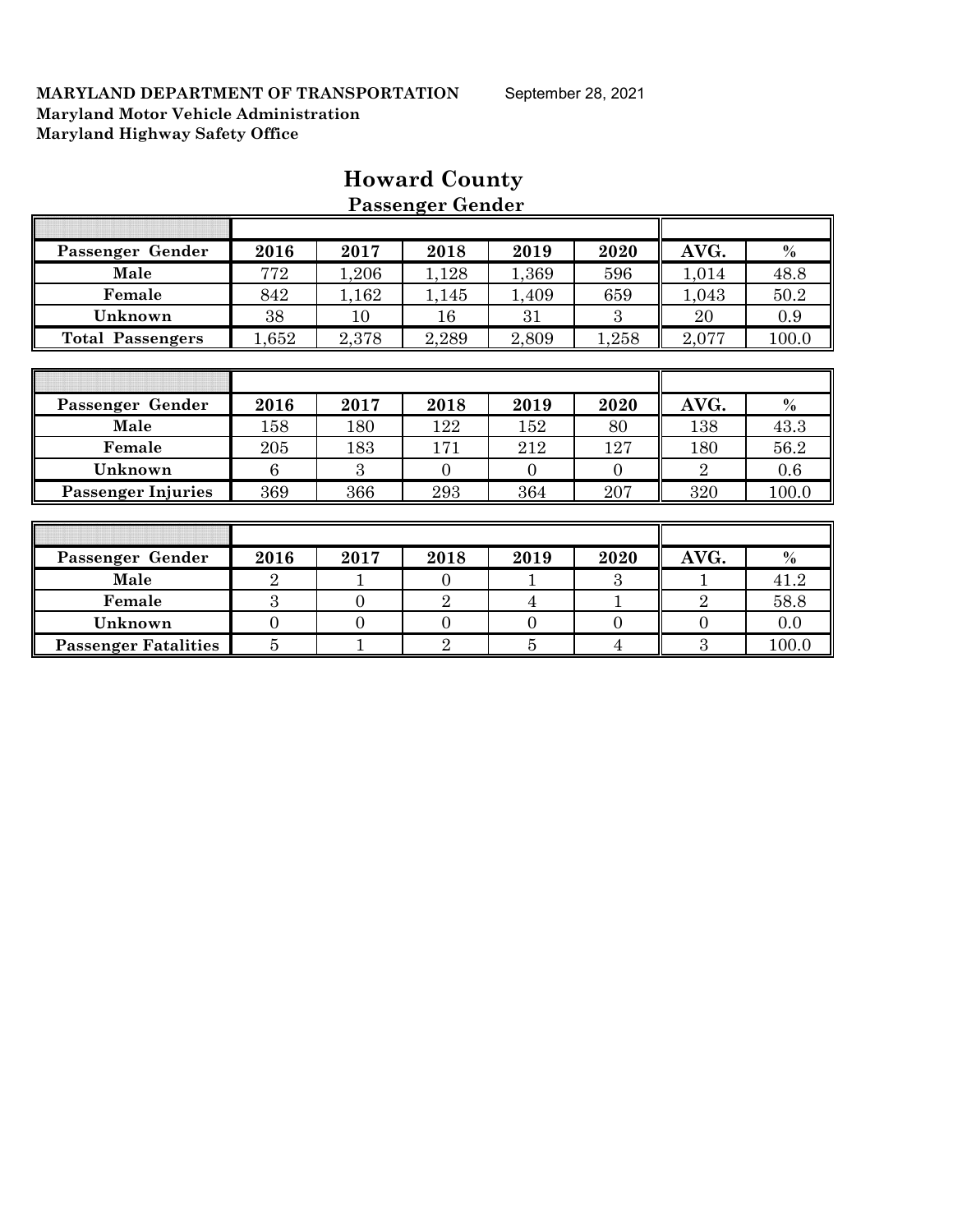| <b>Howard County</b>                  |
|---------------------------------------|
| <b>Passenger Safety Equipment Use</b> |

| <b>Safety Equipment</b> | 2016           | 2017           | 2018           | 2019           | 2020           | AVG.             | $\frac{0}{0}$    |
|-------------------------|----------------|----------------|----------------|----------------|----------------|------------------|------------------|
| <b>Not Applicable</b>   | 63             | 190            | 190            | 301            | 46             | 158              | 7.6              |
| None                    | 94             | 343            | 269            | 635            | 134            | 295              | 14.2             |
| Lap belt only           | 12             | 84             | 19             | 41             | 37             | 39               | $1.9\,$          |
| Shoulder belt only      | 6              | $\overline{2}$ | $\overline{2}$ | $\overline{5}$ | $\overline{2}$ | 3                | 0.2              |
| Shoulder/Lap belt(s)    | 1,215          | 1,421          | 1,535          | 1,433          | 856            | 1,292            | 62.2             |
| Child/Youth restraint   | 0              | $\Omega$       | 0              | $\Omega$       | $\Omega$       | $\Omega$         | 0.0              |
| Child restraint forward | 89             | 120            | 124            | 124            | 77             | 107              | 5.1              |
| Child restraint rear    | 38             | 40             | 53             | 47             | 28             | 41               | 2.0              |
| <b>Booster seat</b>     | 24             | 26             | 27             | 28             | 19             | 25               | 1.2              |
| Child restraint unk.    | 30             | 28             | 15             | 23             | $\overline{4}$ | 20               | 1.0              |
| Mc/Bike helmet          | $\mathbf{1}$   | 3              | $\overline{0}$ | 3              | $\overline{4}$ | $\overline{2}$   | 0.1              |
| Mc/bike shield only     | 0              | 0              | 0              | $\overline{0}$ | $\Omega$       | $\overline{0}$   | 0.0              |
| Mc/bike helmet & shield | 0              | 3              | 0              | 1              | $\Omega$       | 1                | 0.0              |
| Protective pads         | $\theta$       | $\theta$       | $\mathbf{1}$   | 26             | $\theta$       | $\overline{5}$   | 0.3              |
| Reflective clothing     | $\theta$       | $\mathbf{1}$   | $\overline{2}$ | $\overline{0}$ | $\mathbf{1}$   | $\mathbf{1}$     | 0.0              |
| Lighting                | 0              | 0              | $\Omega$       | $\Omega$       | $\Omega$       | 0                | 0.0              |
| Air bag only            | $\overline{0}$ | $\overline{0}$ | $\overline{0}$ | $\overline{0}$ | $\overline{0}$ | $\overline{0}$   | 0.0              |
| Air bag and belts       | $\theta$       | $\overline{0}$ | $\overline{0}$ | $\overline{0}$ | $\theta$       | $\theta$         | 0.0              |
| Other                   | 6              | $\overline{4}$ | 12             | 1              | 3              | $\overline{5}$   | 0.3              |
| Unknown                 | 74             | 113            | 40             | 141            | 47             | 83               | 4.0              |
| <b>Total Passengers</b> | 1,652          | 2,378          | 2,289          | 2,809          | 1,258          | 2,077            | 100.0            |
|                         |                |                |                |                |                |                  |                  |
|                         |                |                |                |                |                |                  |                  |
| <b>Safety Equipment</b> | 2016           | 2017           | 2018           | 2019           | 2020           | AVG.             | $\frac{0}{0}$    |
| Not Applicable          | 10             | 12             | 5              | 8              | 4              | 8                | 2.4              |
| None                    | 26             | 36             | 35             | 29             | 24             | 30               | 9.4              |
| Lap belt only           | $\mathbf{1}$   | $\theta$       | $\overline{2}$ | 13             | $\mathbf{1}$   | 3                | 1.1              |
| Shoulder belt only      | $\theta$       | $\overline{0}$ | $\mathbf{1}$   | $\mathbf{1}$   | $\theta$       | $\overline{0}$   | 0.1              |
| Shoulder/Lap belt(s)    | 261            | 271            | 221            | 257            | 149            | 232              | 72.5             |
| Child/Youth restraint   | $\Omega$       | $\theta$       | $\Omega$       | $\Omega$       | $\Omega$       | $\theta$         | 0.0              |
| Child restraint forward | 19             | 18             | 10             | 18             | 9              | 15               | $4.6\,$          |
| Child restraint rear    | 9              | $\,6$          | $\bf 5$        | 8              | 4              | $\boldsymbol{6}$ | 2.0              |
| <b>Booster seat</b>     | 7              | 3              | 3              | 4              | 4              | 4                | 1.3              |
| Child restraint unk.    | 8              | 3              | $\overline{0}$ | $\overline{4}$ | $\mathbf{1}$   | 3                | 1.0              |
| Mc/Bike helmet          | $\mathbf{1}$   | $\overline{2}$ | $\overline{0}$ | 3              | $\overline{2}$ | $\overline{2}$   | 0.5              |
| Mc/bike shield only     | 0              | 0              | 0              | $\overline{0}$ | $\overline{0}$ | $\overline{0}$   | 0.0              |
| Mc/bike helmet & shield | 0              | $\overline{2}$ | 0              | 1              | $\Omega$       | 1                | 0.2              |
| Protective pads         | $\theta$       | $\theta$       | $\theta$       | $\theta$       | $\theta$       | $\theta$         | 0.0              |
| Reflective clothing     | $\overline{0}$ | $\overline{0}$ | $\overline{0}$ | $\overline{0}$ | 1              | $\overline{0}$   | 0.1              |
| Lighting                | 0              | 0              | 0              | $\overline{0}$ | $\overline{0}$ | $\overline{0}$   | 0.0              |
| Air bag only            | $\overline{0}$ | $\overline{0}$ | $\overline{0}$ | $\overline{0}$ | $\overline{0}$ | $\overline{0}$   | $\overline{0.0}$ |

| Unknown                     | 25       | 13       | 11             | 18             | 8              | 15             | 4.7           |
|-----------------------------|----------|----------|----------------|----------------|----------------|----------------|---------------|
| <b>Passenger Injuries</b>   | 369      | 366      | 293            | 364            | 207            | 320            | 100.0         |
|                             |          |          |                |                |                |                |               |
|                             |          |          |                |                |                |                |               |
| <b>Safety Equipment</b>     | 2016     | 2017     | 2018           | 2019           | 2020           | AVG.           | $\frac{0}{0}$ |
| Not Applicable              | $\Omega$ | 1        | $\Omega$       | $\Omega$       | $\Omega$       | $\Omega$       | 5.9           |
| None                        | 1        | $\Omega$ | 1              | $\overline{2}$ | $\overline{2}$ | 1              | 35.3          |
| Lap belt only               | $\theta$ | $\theta$ | $\theta$       | $\theta$       | $\theta$       | $\theta$       | 0.0           |
| Shoulder belt only          | $\Omega$ | $\Omega$ | $\Omega$       | $\Omega$       | $\Omega$       | $\Omega$       | 0.0           |
| Shoulder/Lap belt(s)        | 3        | $\theta$ | 1              | 3              | 1              | $\overline{2}$ | 47.1          |
| Child/Youth restraint       | $\theta$ | $\theta$ | $\theta$       | $\theta$       | $\theta$       | $\theta$       | 0.0           |
| Child restraint forward     | 1        | $\theta$ | $\Omega$       | $\Omega$       | $\Omega$       | $\Omega$       | 5.9           |
| Child restraint rear        | $\theta$ | $\theta$ | $\Omega$       | $\Omega$       | $\Omega$       | $\Omega$       | 0.0           |
| <b>Booster seat</b>         | $\theta$ | $\theta$ | $\Omega$       | $\Omega$       | $\Omega$       | $\Omega$       | 0.0           |
| Child restraint unk.        | $\theta$ | $\theta$ | $\theta$       | $\theta$       | $\theta$       | $\theta$       | 0.0           |
| Mc/Bike helmet              | $\Omega$ | $\theta$ | $\Omega$       | $\Omega$       | 1              | $\Omega$       | 5.9           |
| Mc/bike shield only         | $\theta$ | $\theta$ | $\Omega$       | $\Omega$       | $\Omega$       | $\Omega$       | 0.0           |
| Mc/bike helmet & shield     | $\Omega$ | $\Omega$ | $\Omega$       | $\Omega$       | $\Omega$       | $\Omega$       | 0.0           |
| Protective pads             | $\theta$ | $\theta$ | $\theta$       | $\Omega$       | $\Omega$       | $\theta$       | 0.0           |
| Reflective clothing         | $\theta$ | $\theta$ | $\Omega$       | $\Omega$       | $\Omega$       | $\Omega$       | 0.0           |
| Lighting                    | $\Omega$ | $\Omega$ | $\theta$       | $\Omega$       | $\Omega$       | $\Omega$       | 0.0           |
| Air bag only                | $\Omega$ | $\theta$ | $\Omega$       | $\Omega$       | $\Omega$       | $\Omega$       | 0.0           |
| Air bag and belts           | $\theta$ | $\theta$ | $\Omega$       | $\Omega$       | $\Omega$       | $\Omega$       | 0.0           |
| Other                       | $\theta$ | $\theta$ | $\Omega$       | $\Omega$       | $\Omega$       | $\Omega$       | 0.0           |
| Unknown                     | $\theta$ | $\theta$ | $\Omega$       | $\Omega$       | $\Omega$       | $\Omega$       | 0.0           |
| <b>Passenger Fatalities</b> | 5        | 1        | $\overline{2}$ | 5              | 4              | 3              | 100.0         |

**Air bag only** 0 0 0 0 0 0 0.0

**Other**  $\begin{array}{c|c|c|c|c|c|c|c} \hline 2 & 0 & 0 & 0 & 0 & 0 & 0.1 \ \hline \end{array}$ 

Air bag and belts

**Note: None & Air Bag are counted as no safety equipment in use.**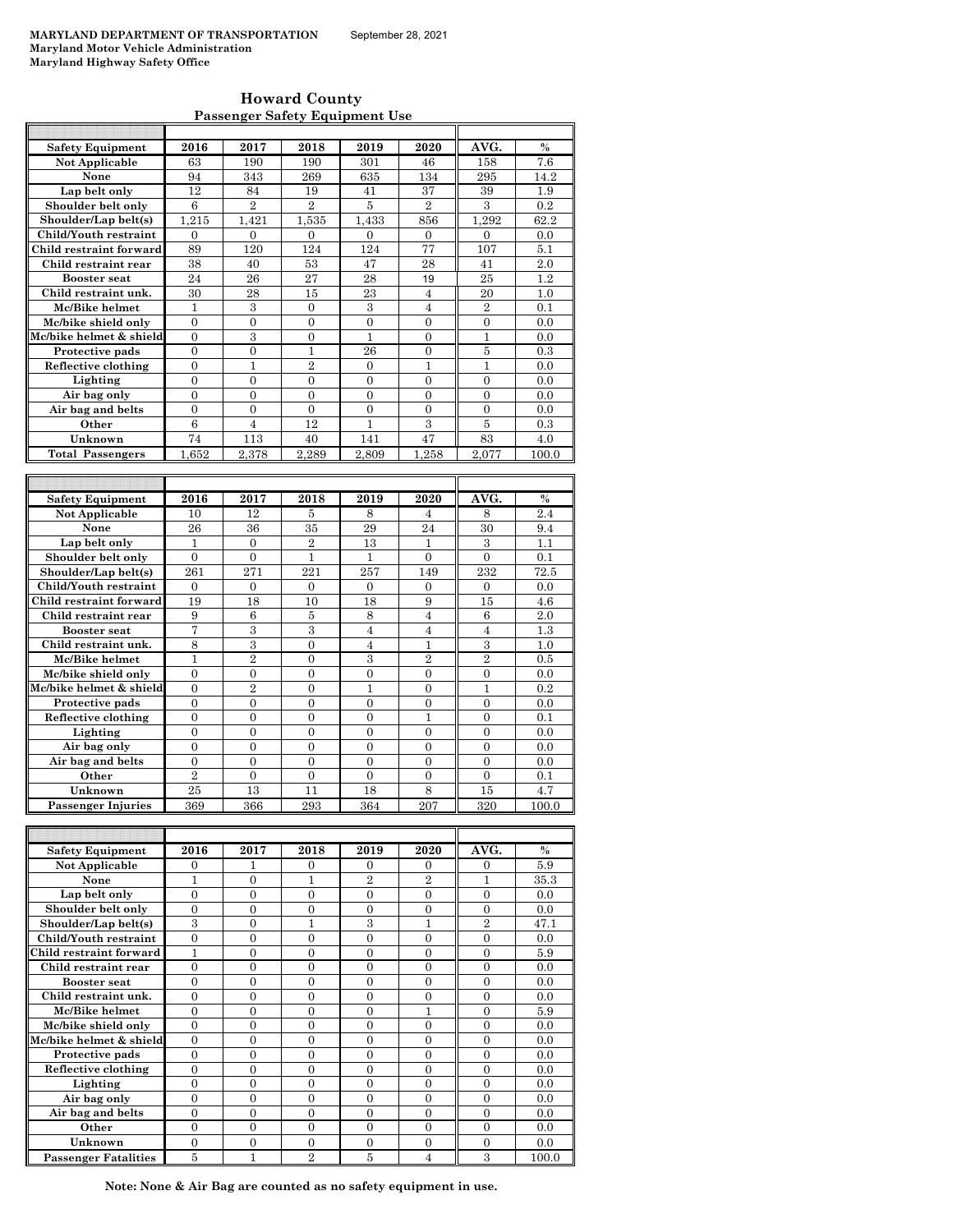### **Howard County Non-Motorist Age**

| Non-Motorist Age           | 2016           | 2017           | 2018           | 2019         | 2020           | AVG.           | $\%$    |
|----------------------------|----------------|----------------|----------------|--------------|----------------|----------------|---------|
| Under 5                    | 5              | $\overline{2}$ | 3              | 1            | $\overline{2}$ | 3              | 2.4     |
| $5-9$                      | 3              | $\overline{2}$ | 6              | 6            | $\overline{4}$ | $\overline{4}$ | 3.9     |
| $10 - 15$                  | 3              | 10             | 6              | 11           | 5              | 7              | 6.5     |
| $16 - 17$                  | 3              | 7              | 4              | 4            | $\overline{2}$ | $\overline{4}$ | 3.7     |
| $18 - 19$                  | 3              | $\overline{4}$ | $\overline{4}$ | 5            | $\overline{0}$ | 3              | 3.0     |
| $20 - 24$                  | 10             | 8              | 3              | 6            | 5              | 6              | 6.0     |
| $25 - 29$                  | 12             | 9              | 10             | 6            | 3              | 8              | 7.5     |
| $30 - 34$                  | 12             | $\overline{4}$ | 13             | 7            | 10             | 9              | 8.6     |
| $35 - 39$                  | 9              | 7              | 10             | 8            | 10             | 9              | 8.2     |
| $40 - 44$                  | 9              | 3              | 5              | 9            | 5              | 6              | 5.8     |
| $45 - 49$                  | 10             | 5              | 13             | 3            | $\overline{4}$ | 7              | 6.5     |
| $50 - 54$                  | 9              | 6              | 6              | 15           | 6              | 8              | 7.8     |
| $55 - 59$                  | 9              | 7              | 10             | 9            | 11             | 9              | 8.6     |
| $60 - 64$                  | $\overline{4}$ | 6              | 6              | 6            | $\overline{4}$ | 5              | 4.9     |
| $65 - 69$                  | 7              | $\overline{4}$ | 8              | 3            | $\mathbf{1}$   | 5              | 4.3     |
| $70 - 79$                  | 10             | 10             | 5              | 14           | 8              | 9              | 8.8     |
| $80 +$                     | $\overline{4}$ | 6              | $\Omega$       | 5            | $\overline{2}$ | 3              | $3.2\,$ |
| Unknown                    | $\overline{0}$ | $\Omega$       | $\Omega$       | $\mathbf{0}$ | $\overline{2}$ | $\Omega$       | 0.4     |
| <b>Total Non-Motorists</b> | 122            | 100            | 112            | 118          | 84             | 107            | 100.0   |

| Non-Motorist Age   | 2016           | 2017           | 2018           | 2019           | 2020           | AVG.           | $\%$  |
|--------------------|----------------|----------------|----------------|----------------|----------------|----------------|-------|
| Under 5            | 1              | $\mathbf{1}$   | 1              | $\Omega$       | $\overline{2}$ | 1              | 1.3   |
| $5 - 9$            | 3              | $\overline{2}$ | $\overline{4}$ | 6              | 3              | $\overline{4}$ | 4.7   |
| $10 - 15$          | 3              | 10             | 6              | 9              | 3              | 6              | 8.0   |
| $16 - 17$          | 3              | 5              | 3              | 3              | $\mathbf{1}$   | 3              | 3.9   |
| $18 - 19$          | $\overline{0}$ | $\overline{4}$ | 1              | 5              | $\overline{0}$ | $\overline{2}$ | 2.6   |
| $20 - 24$          | 6              | 8              | 3              | 6              | $\overline{4}$ | 5              | 7.0   |
| $25 - 29$          | 9              | 8              | 6              | 5              | $\overline{2}$ | 6              | 7.8   |
| $30 - 34$          | 8              | 3              | 8              | 6              | 7              | 6              | 8.3   |
| $35 - 39$          | $\overline{7}$ | 5              | 8              | $\overline{7}$ | 6              | 7              | 8.5   |
| $40 - 44$          | 8              | $\overline{2}$ | 4              | 4              | 4              | 4              | 5.7   |
| $45 - 49$          | 9              | $\overline{4}$ | 9              | $\overline{2}$ | 3              | 5              | 7.0   |
| $50 - 54$          | $\overline{4}$ | $\overline{4}$ | 3              | 10             | 6              | 5              | 7.0   |
| $55 - 59$          | $\overline{7}$ | 6              | 6              | 6              | 10             | 7              | 9.0   |
| $60 - 64$          | 3              | $\overline{4}$ | 4              | 6              | 4              | $\overline{4}$ | 5.4   |
| $65 - 69$          | 6              | $\overline{2}$ | 5              | $\overline{2}$ | $\overline{0}$ | 3              | 3.9   |
| $70 - 79$          | 6              | $\overline{7}$ | $\overline{4}$ | 11             | 3              | 6              | 8.0   |
| $80 +$             | $\overline{2}$ | $\overline{2}$ | $\mathbf{0}$   | $\overline{2}$ | $\mathbf{1}$   | 1              | 1.8   |
| Unknown            | $\overline{0}$ | $\overline{0}$ | $\mathbf{0}$   | $\mathbf{0}$   | $\mathbf{1}$   | $\Omega$       | 0.3   |
| Inj. Non-Motorists | 85             | 77             | 75             | 90             | 60             | 77             | 100.0 |

| Non-Motorist Age             | 2016           | 2017           | 2018           | 2019           | 2020           | AVG.           | $\%$  |
|------------------------------|----------------|----------------|----------------|----------------|----------------|----------------|-------|
| Under 5                      | $\overline{0}$ | $\mathbf{0}$   | $\overline{0}$ | $\theta$       | $\overline{0}$ | $\mathbf{0}$   | 0.0   |
| $5 - 9$                      | $\overline{0}$ | $\mathbf{0}$   | $\Omega$       | $\Omega$       | $\mathbf{1}$   | $\Omega$       | 4.0   |
| $10 - 15$                    | $\overline{0}$ | $\overline{0}$ | $\overline{0}$ | $\overline{0}$ | $\mathbf{0}$   | $\mathbf{0}$   | 0.0   |
| $16 - 17$                    | $\overline{0}$ | $\mathbf{0}$   | $\Omega$       | $\Omega$       | $\mathbf{1}$   | $\Omega$       | 4.0   |
| $18 - 19$                    | $\overline{2}$ | $\overline{0}$ | $\Omega$       | $\Omega$       | $\mathbf{0}$   | $\Omega$       | 8.0   |
| $20 - 24$                    | $\overline{2}$ | $\overline{0}$ | $\overline{0}$ | $\overline{0}$ | $\mathbf{0}$   | $\overline{0}$ | 8.0   |
| $25 - 29$                    | $\mathbf{1}$   | $\overline{0}$ | $\Omega$       | $\mathbf{1}$   | $\mathbf{0}$   | $\Omega$       | 8.0   |
| $30 - 34$                    | $\overline{0}$ | $\overline{0}$ | $\overline{0}$ | $\overline{0}$ | $\overline{1}$ | $\mathbf{0}$   | 4.0   |
| $35 - 39$                    | $\overline{0}$ | $\mathbf{1}$   | $\overline{0}$ | $\Omega$       | $\mathbf{0}$   | $\mathbf{0}$   | 4.0   |
| $40 - 44$                    | $\overline{0}$ | $\overline{0}$ | 1              | $\Omega$       | $\overline{0}$ | $\overline{0}$ | 4.0   |
| $45 - 49$                    | $\overline{0}$ | $\overline{0}$ | $\overline{2}$ | $\Omega$       | $\overline{1}$ | 1              | 12.0  |
| $50 - 54$                    | $\mathbf{1}$   | $\overline{0}$ | 1              | $\Omega$       | $\overline{0}$ | $\Omega$       | 8.0   |
| $55 - 59$                    | $\mathbf{1}$   | $\overline{0}$ | 1              | $\Omega$       | 1              | 1              | 12.0  |
| $60 - 64$                    | $\overline{0}$ | $\mathbf{1}$   | 1              | $\overline{0}$ | $\mathbf{0}$   | $\mathbf{0}$   | 8.0   |
| $65 - 69$                    | 1              | $\overline{0}$ | $\overline{0}$ | $\overline{0}$ | $\mathbf{0}$   | $\overline{0}$ | 4.0   |
| $70 - 79$                    | $\mathbf{1}$   | $\overline{0}$ | $\overline{0}$ | $\mathbf{1}$   | $\mathbf{0}$   | $\mathbf{0}$   | 8.0   |
| $80 +$                       | $\overline{0}$ | $\overline{0}$ | $\overline{0}$ | $\overline{0}$ | $\mathbf{0}$   | $\overline{0}$ | 0.0   |
| Unknown                      | $\overline{0}$ | $\overline{0}$ | $\Omega$       | $\Omega$       | 1              | $\overline{0}$ | 4.0   |
| <b>Non-Motor, Fatalities</b> | 9              | $\overline{2}$ | 6              | $\overline{2}$ | 6              | 5              | 100.0 |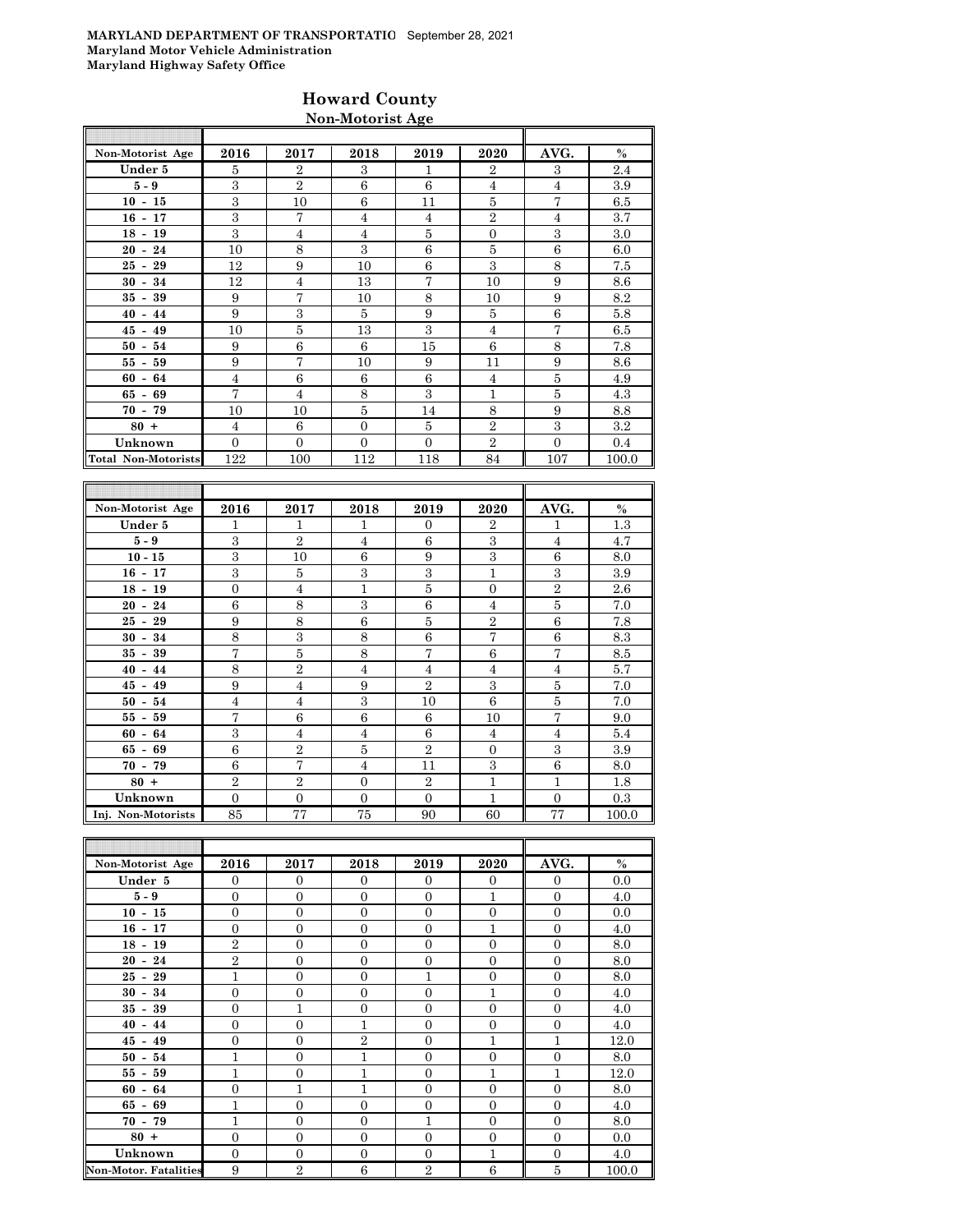F

| Non-Motorist Gender            | 2016           | 2017           | 2018           | 2019           | 2020           | AVG.             | $\%$  |
|--------------------------------|----------------|----------------|----------------|----------------|----------------|------------------|-------|
| Male                           | 94             | 75             | 73             | 67             | 52             | 72               | 67.4  |
| Female                         | 27             | 24             | 37             | 49             | 31             | 34               | 31.3  |
| Unknown                        | 1              | 1              | $\overline{2}$ | $\overline{2}$ |                |                  | 1.3   |
| <b>Total Non-Motorists</b>     | 122            | 100            | 112            | 118            | 84             | 107              | 100.0 |
|                                |                |                |                |                |                |                  |       |
|                                |                |                |                |                |                |                  |       |
| Non-Motorist Gender            | 2016           | 2017           | 2018           | 2019           | 2020           | AVG.             | $\%$  |
| Male                           | 64             | 56             | 51             | 49             | 37             | 51               | 66.4  |
| Female                         | 21             | 21             | 24             | 41             | 23             | 26               | 33.6  |
| Unknown                        | $\overline{0}$ | $\overline{0}$ | $\theta$       | $\Omega$       | $\Omega$       | $\Omega$         | 0.0   |
| <b>Non-Motorist Injuries</b>   | 85             | 77             | 75             | 90             | 60             | 77               | 100.0 |
|                                |                |                |                |                |                |                  |       |
|                                |                |                |                |                |                |                  |       |
| Non-Motorist Gender            | 2016           | 2017           | 2018           | 2019           | 2020           | AVG.             | $\%$  |
| Male                           | $\overline{5}$ | $\overline{2}$ | 3              | $\overline{2}$ | 4              | 3                | 64.0  |
| Female                         | 4              | $\overline{0}$ | 3              | $\theta$       | $\overline{2}$ | $\overline{2}$   | 36.0  |
| Unknown                        | $\overline{0}$ | $\overline{0}$ | $\overline{0}$ | $\theta$       | $\overline{0}$ | $\boldsymbol{0}$ | 0.0   |
| <b>Non-Motorist Fatalities</b> | 9              | $\overline{2}$ | 6              | $\overline{2}$ | 6              | 5                | 100.0 |

## **Howard County**

**Non-Motorist Gender**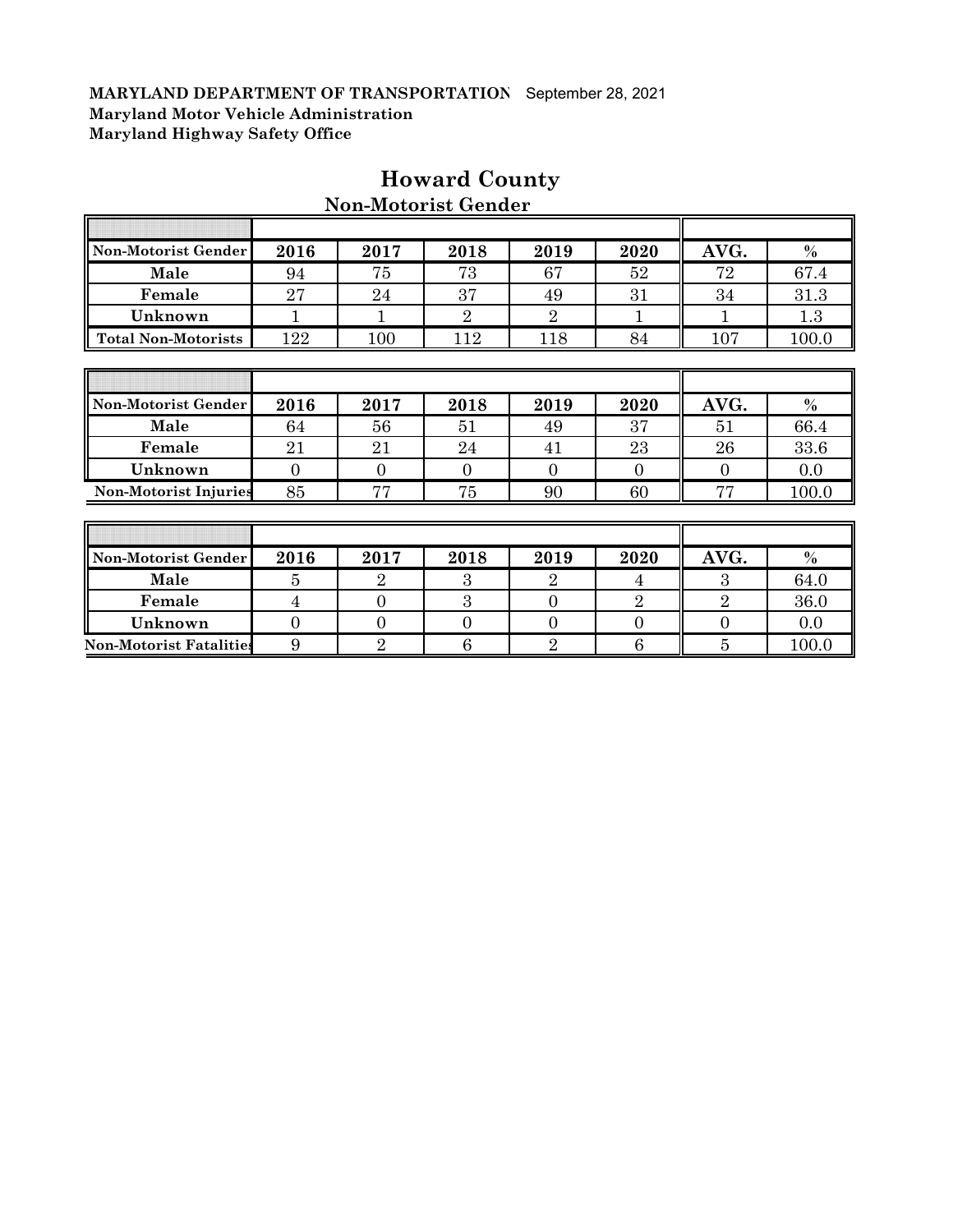## **Howard County Non-Motorist Location**

| <b>Non-Motorist Location</b>                                    | 2016               | 2017               | 2018                | 2019                | 2020                 | AVG.              | $\%$        |
|-----------------------------------------------------------------|--------------------|--------------------|---------------------|---------------------|----------------------|-------------------|-------------|
| Not App.                                                        | 11                 | 6                  | 16                  | 9                   | 8                    | 10                | 9.3         |
| Shoulder                                                        | 15                 | 6                  | 13                  | 7                   | 11                   | 10                | 9.7         |
| Curb                                                            | 1                  | $\overline{2}$     | $\mathbf{0}$        | 1                   | 1                    | 1                 | 0.9         |
| Sidewalk                                                        | $\overline{2}$     | $\overline{2}$     | $\overline{4}$      | $\overline{4}$      | $\mathbf{1}$         | 3                 | 2.4         |
| <b>Outside Right of Way</b>                                     | $\overline{4}$     | $\,3\,$            | $\,3$               | $\mathbf{1}$        | $\mathbf{1}$         | $\overline{2}$    | 2.2         |
| On Rd. at Crosswalk                                             | 10                 | 12                 | 7                   | 14                  | 8                    | 10                | 9.5         |
| On Rd. Not at Cross.                                            | 34                 | 28                 | 32                  | 39                  | 26                   | 32                | 29.7        |
| In School Bus Zone                                              | $\overline{0}$     | $\,3$              | $\overline{0}$      | $\overline{2}$      | $\mathbf{0}$         | $\mathbf{1}$      | 0.9         |
| In Bikeway                                                      | $\mathbf{1}$       | $\overline{2}$     | $\overline{0}$      | $\mathbf{1}$        | $\overline{2}$       | $\mathbf{1}$      | 1.1         |
| <b>At Inter Marked Crosswal</b><br><b>At Inter No Crosswalk</b> | 5<br>12            | $\mathbf{1}$       | $\mathbf{1}$        | $\mathbf{1}$        | 1                    | $\overline{2}$    | 1.7         |
| <b>Driveway Access</b>                                          | $\overline{2}$     | 8<br>1             | 6<br>$\overline{0}$ | 9<br>$\overline{0}$ | 3<br>$\mathbf{0}$    | 8<br>$\mathbf{1}$ | 7.1<br>0.6  |
| Median                                                          | $\mathbf{0}$       | 1                  | $\overline{0}$      | 1                   | $\overline{0}$       | $\mathbf{0}$      | 0.4         |
| Island                                                          | $\overline{0}$     | 1                  | $\overline{0}$      | 1                   | $\mathbf{0}$         | $\overline{0}$    | 0.4         |
| <b>Shared Use Path or Trails</b>                                | $\overline{0}$     | $\mathbf{0}$       | $\mathbf{1}$        | $\overline{0}$      | $\overline{0}$       | $\overline{0}$    | 0.2         |
| <b>Inside Building</b>                                          | 3                  | $\overline{4}$     | $\overline{2}$      | 5                   | $\overline{0}$       | 3                 | $2.6\,$     |
| Midblock Marked Crosswa                                         | $\mathbf{0}$       | $\mathbf{0}$       | 0                   | 0                   | $\mathbf{0}$         | 0                 | 0.0         |
| Other/Unk.                                                      | 22                 | 20                 | 27                  | 23                  | 22                   | 23                | 21.3        |
| <b>Total Non-Motorists</b>                                      | 122                | 100                | 112                 | 118                 | 84                   | 107               | 100.0       |
|                                                                 |                    |                    |                     |                     |                      |                   |             |
|                                                                 |                    |                    |                     |                     |                      |                   |             |
| <b>Non-Motorist Location</b>                                    | 2016               | 2017               | 2018                | 2019                | 2020                 | AVG.              | $\%$        |
| Not App.                                                        | 4                  | 1                  | 3                   | 1                   | $\overline{2}$       | $\overline{2}$    | 2.8         |
| Shoulder                                                        | 8                  | 5                  | 11                  | 7                   | 10                   | 8                 | 10.6        |
| Curb                                                            | 1                  | $\overline{2}$     | 0                   | 0                   | 1                    | $\mathbf{1}$      | 1.0         |
| Sidewalk                                                        | $\mathbf{1}$       | $\overline{2}$     | $\overline{2}$      | 3                   | $\mathbf{1}$         | $\overline{2}$    | 2.3         |
| <b>Outside Right of Way</b>                                     | 3                  | 3                  | $\overline{2}$      | $\mathbf{1}$        | $\mathbf{1}$         | $\overline{2}$    | 2.6         |
| On Rd. at Crosswalk                                             | 10                 | 12                 | 7                   | 11                  | 7                    | 9                 | 12.1        |
| On Rd. Not at Cross.                                            | 22                 | 21                 | 24                  | 32                  | 18                   | 23                | $30.2\,$    |
| In School Bus Zone                                              | $\mathbf{0}$       | 3                  | $\overline{0}$      | $\overline{2}$      | $\overline{0}$       | $\mathbf{1}$      | 1.3         |
| In Bikeway                                                      | $\mathbf{1}$       | $\overline{2}$     | $\overline{0}$      | $\mathbf{1}$        | $\overline{2}$       | $\mathbf{1}$      | 1.6         |
| <b>Inter Marked Crosswalk</b>                                   | $\overline{4}$     | $\mathbf{1}$       | $\mathbf{1}$        | 1                   | 1                    | $\sqrt{2}$        | 2.1         |
| <b>At Inters No Crosswalk</b>                                   | 11                 | 8                  | 6                   | 9                   | 3                    | $\overline{7}$    | 9.6         |
| <b>Driveway Access</b>                                          | $\overline{2}$     | $\mathbf{1}$       | $\overline{0}$      | $\overline{0}$      | $\overline{0}$       | $\mathbf{1}$      | 0.8         |
| Median                                                          | $\overline{0}$     | $\mathbf{1}$       | $\overline{0}$      | 1                   | $\overline{0}$       | $\overline{0}$    | 0.5         |
| Island                                                          | $\overline{0}$     | 1                  | $\overline{0}$      | 0                   | $\overline{0}$       | $\mathbf{0}$      | 0.3         |
| <b>Shared Use Path or Trails</b>                                | $\Omega$           | $\overline{0}$     | $\mathbf{1}$        | $\overline{0}$      | $\Omega$             | $\overline{0}$    | 0.3         |
| <b>Inside Building</b>                                          | $\mathbf{1}$       | 1                  | $\mathbf{1}$        | $\mathbf{1}$        | $\overline{0}$       | $\mathbf{1}$      | 1.0         |
| Midblock Marked Crosswa<br>Other/Unk.                           | $\mathbf{0}$<br>17 | $\mathbf{0}$<br>13 | $\mathbf{0}$<br>17  | $\mathbf{0}$<br>20  | $\overline{0}$<br>14 | $\mathbf{0}$      | 0.0<br>20.9 |
| <b>Injured Non-Motorists</b>                                    |                    | 77                 | 75                  |                     |                      | 16<br>77          |             |
|                                                                 | 85                 |                    |                     | 90                  | 60                   |                   | 100.0       |
|                                                                 |                    |                    |                     |                     |                      |                   |             |
| Non-Motorist Location                                           | 2016               | 2017               | 2018                | 2019                | 2020                 | AVG.              | $\%$        |
| Not App.                                                        | $\overline{0}$     | $\overline{0}$     | $\overline{0}$      | $\overline{0}$      | $\overline{0}$       | $\overline{0}$    | 0.0         |
| Shoulder                                                        | $\overline{2}$     | $\mathbf{0}$       | $\overline{0}$      | $\overline{0}$      | $\mathbf{1}$         | $\mathbf{1}$      | 12.0        |
| Curb                                                            | 0                  | $\overline{0}$     | 0                   | 0                   | $\mathbf{0}$         | 0                 | 0.0         |
| <b>Sidewalk</b>                                                 | $\overline{0}$     | $\overline{0}$     | $\overline{0}$      | $\overline{0}$      | $\overline{0}$       | $\overline{0}$    | 0.0         |
| <b>Outside Right of Way</b>                                     | $\mathbf{0}$       | $\boldsymbol{0}$   | $\overline{0}$      | $\boldsymbol{0}$    | $\boldsymbol{0}$     | $\boldsymbol{0}$  | 0.0         |
| On Rd. at Crosswalk                                             | $\boldsymbol{0}$   | $\mathbf{0}$       | $\overline{0}$      | $\boldsymbol{0}$    | $\mathbf{1}$         | $\boldsymbol{0}$  | 4.0         |
| On Rd. Not at Cross.                                            | $\overline{7}$     | $\sqrt{2}$         | $\overline{4}$      | 1                   | $\overline{2}$       | 3                 | 64.0        |
| In School Bus Zone                                              | $\overline{0}$     | $\mathbf{0}$       | $\overline{0}$      | $\overline{0}$      | $\overline{0}$       | $\mathbf{0}$      | 0.0         |
| In Bikeway                                                      | $\overline{0}$     | $\mathbf{0}$       | $\overline{0}$      | $\overline{0}$      | $\overline{0}$       | $\mathbf{0}$      | 0.0         |
| Inters Marked Crosswall                                         | $\overline{0}$     | $\mathbf{0}$       | $\overline{0}$      | 0                   | $\overline{0}$       | $\overline{0}$    | 0.0         |
| <b>At Inters No Crosswalk</b>                                   | 0                  | $\boldsymbol{0}$   | $\overline{0}$      | 0                   | $\overline{0}$       | $\overline{0}$    | 0.0         |
| <b>Driveway Access</b>                                          | $\overline{0}$     | $\mathbf{0}$       | $\overline{0}$      | $\overline{0}$      | $\overline{0}$       | $\overline{0}$    | 0.0         |
| Median                                                          | $\boldsymbol{0}$   | $\mathbf{0}$       | $\overline{0}$      | $\boldsymbol{0}$    | $\mathbf{0}$         | $\mathbf{0}$      | 0.0         |
| Island                                                          | $\mathbf{0}$       | $\mathbf{0}$       | 0                   | 0                   | $\boldsymbol{0}$     | $\boldsymbol{0}$  | 0.0         |
| <b>Shared Use Path or Trails</b>                                | $\overline{0}$     | $\mathbf{0}$       | $\overline{0}$      | 0                   | $\overline{0}$       | $\overline{0}$    | 0.0         |
| <b>Inside Building</b>                                          | $\mathbf{0}$       | $\boldsymbol{0}$   | $\overline{0}$      | $\boldsymbol{0}$    | $\overline{0}$       | $\boldsymbol{0}$  | 0.0         |
| Midblock Marked Crosswa                                         | $\overline{0}$     | $\boldsymbol{0}$   | $\overline{0}$      | $\overline{0}$      | $\overline{0}$       | $\overline{0}$    | 0.0         |
| Other/Unk.                                                      | $\mathbf{0}$       | 0                  | $\,2$               | 1                   | $\overline{2}$       | 1                 | 20.0        |
| <b>Non-Motorist Fatalities</b>                                  | 9                  | $\overline{2}$     | $\,6\,$             | $\overline{2}$      | 6                    | $\bf 5$           | 100.0       |